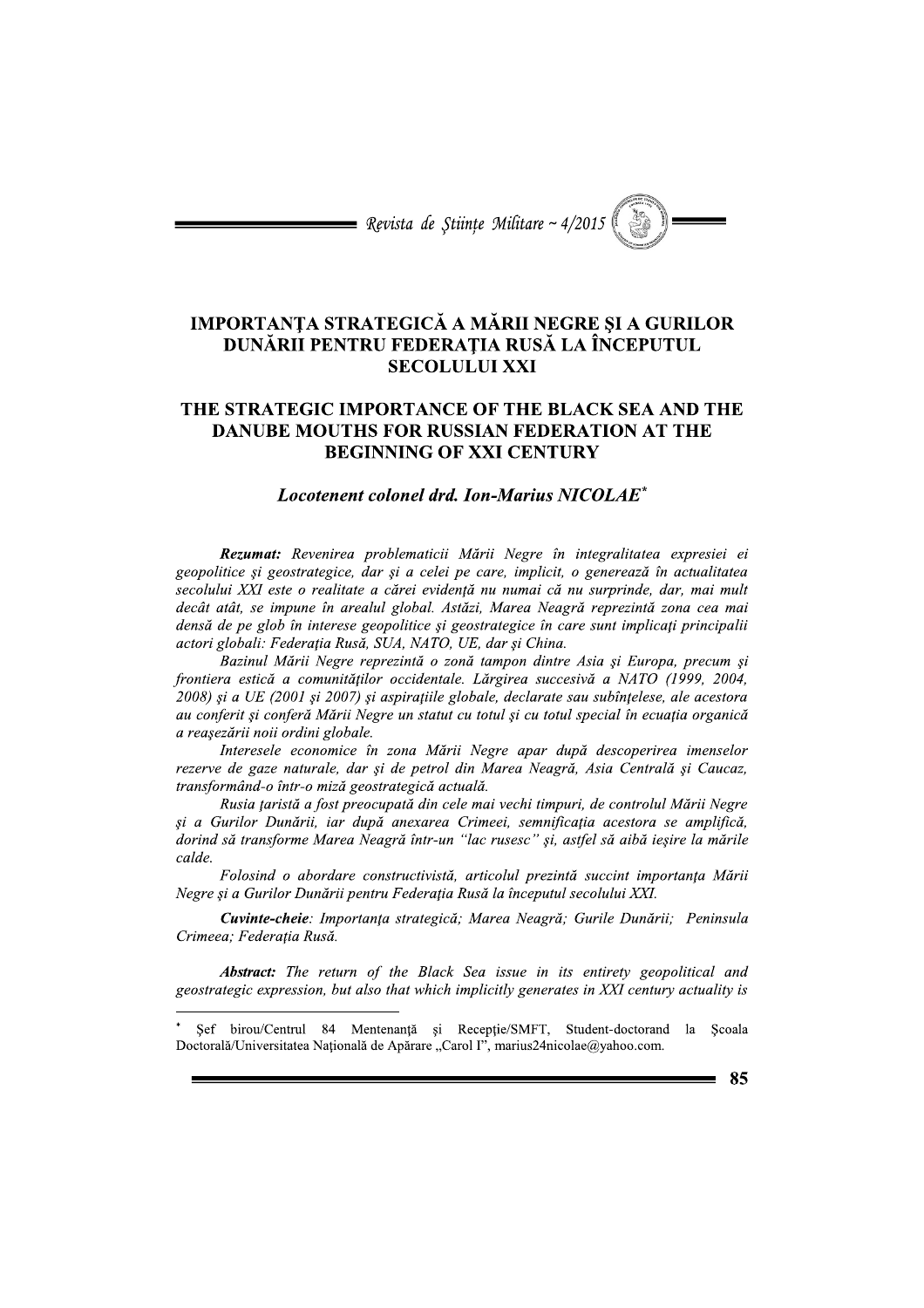

a reality which not only do not surprise, but more than that, it is emforcing it selfe in the global area. Today, the Black Sea is the densest area in the world in geopolitical and geostrategic interests involving key global players: the Russian Federation, the US, NATO, EU, and China.

Black Sea is the buffer between Europe and Asia, and the eastern border of Western communities. NATO enlargements (1999, 2004, 2008) and the EU enlargement (2001 and 2007) as well as their global aspirations, stated or implied, given and confers the Black Sea with special statue in the organic ecuation of the new global order resettlement.

Findyng huge reserves of oil and natural gas from the Caucasus and Central Asia led to emergement of economic interests in the Black Sea, turning it into a current geostrategic stakes.

Tsarist Russia was concerned since ancient times, by controling the Black Sea and the Danube, and after the annexation of Crimea, their importance is amplified, wanting to turn the Black Sea into a "Russian lake" and thus be locked at hot seas...

Using a constructivist approach, this article briefly presents the importance of the Black Sea and the Danube to the Russian Federation at the beginning of XXI century.

Keywords: The strategic importance; Black Sea; Danube Mouths; Crimean Peninsula: Russian Federation

Motto:

"Nimeni nu trebuie să-și facă vreo iluzie despre posibilitatea de a câștiga o superioritate militară asupra Rusiei. Nu vom lăsa niciodată să se întâmple așa ceva".

## **Citat din Vladimir Putin**

a începutul secolului XXI, apar o serie de schimbări majore în mediul lactual de securitate, acesta fiind marcat de o serie de schimbări în principalele domenii ale societății. Războiul Rece a luat sfârșit în perioada 1990-1991, URSS si Iugoslavia s-au dezmembrat, NATO si UE s-au extins spre est, înspre bazinul Mării Negre, Caucazului și Orientului Apropiat (între Marea Baltică si Marea Neagră), UE tinde să devină un actor mondial, la rivalitate cu SUA, Federația Rusă și-a redus influența politică și militară, iar China și India aspiră la rangul de "superputeri politico-economice"<sup>1</sup>.

În acest context, al actualului mediu de securitate, va trebui analizată și zona Mării Negre.

De 200 de ani, Marea Neagră și Zona Extinsă a Mării Negre reprezintă puntea de legătură deosebit de importantă între Est și Vest, o regiune a lumii care, datorită acestui spațiu specific, "a favorizat relațiile de schimb economic"<sup>2</sup>. Fiind situată la intersecția celor două religii: creștină și cea islamică, dar și între cele

https://andreivocila.wordpress.com/2010/08/23/securitate-prin-democratizare-in-zona-marii-negre/,  $\bf{l}$ accesat la data de 05.07.2015, orele 15.30;

<sup>&</sup>lt;sup>2</sup> http://www.safn.ro/publicatii/bfn/BFN19\_13.pdf, accesat la data de 05.07.2015, orele 15.40;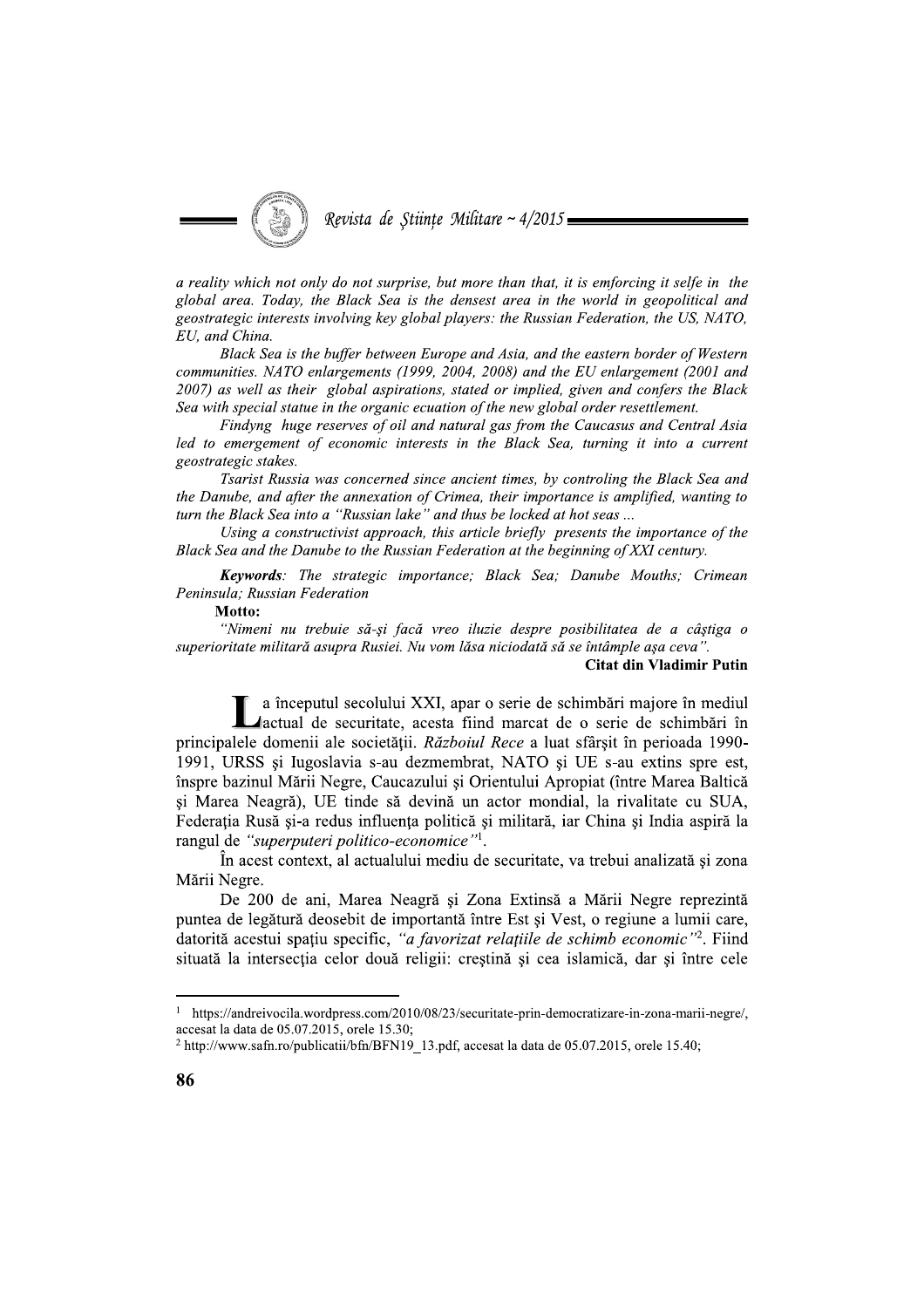= Revista de Științe Militare ~  $4/2015$ 

două mari familii de popoare slave si turcice, "detine un spatiu geopolitic important, caracterizat de izolare politică, având ca factori care au favorizat enclavizarea regiunii și controlul strict al navelor prin strâmtorile Bosfor și Dardanele"<sup>3</sup>.

Ultimul deceniu al secolului XX a dus la o transformare spectaculoasă a Mării Negre. "Regiunea Mării Negre este o complicată intersecție a societăților, culturilor și sistemelor politice"<sup>4</sup>. Zona Mării Negre este spațiul de interferență a trei zone geopolitice și geostrategice - Europa de Sud, Europa de Est și Orientul Mijlociu. După 1990, zona Mării Negre s-a transformat într-o zonă instabilă, zonă care a fost marcată de o serie de neînțelegeri de natură "politico-militară și economică dintre riverani, dar și de preocuparea altor state de a-și reconsidera interesele în zonă"<sup>5</sup>.

Ceea ce o particularizează, sunt acele "poziții cheie", care sunt specifice Mării Negre, și care contribuie într-un mod esential la valoarea și importanta geostrategică a acestui spațiu. Acestea sunt<sup>6</sup>:

· Sistemul strâmtorilor (Bosfor, Dardanele - legate prin Marea Marmara) asigură și permite navelor să treacă dintr-o mare "închisă" spre Oceanul Planetar. Turcia este cea care controlează strâmtorile, aceasta fiind, în prezent, unica si principala arteră pentru transportul extern pe mare, aflată la îndemâna tuturor țărilor riverane și cel mai economic mijloc de transport. Turcia are un rol privilegiat printre riverani, având în vedere că aceasta detine controlul asupra strâmtorilor.

• Peninsula Crimeea - un bastion maritim înaintat, un adevărat portavion, "bine ancorat", cu o serie de facilități, de-a lungul căreia întâlnim forțele navale, gata oricând să acționeze în orice situație;

• Gurile Dunării (Dunărea maritimă) - prin complexul de navigație al Sulinei aflat pe teritoriul statului român, se permite intrarea și ieșirea navelor maritime, acesta reprezentând un element de putere pentru România;

• Platoul continental dispus în fața litoralului românesc, având elemente atrăgătoare, a dus la disputa dintre România și Ucraina privind problema delimitării platoului continental al zonei economice exclusive;

<sup>&</sup>lt;sup>3</sup> Datorită Tratatului de la Montreux din 9 noiembrie 1936;

<sup>&</sup>lt;sup>4</sup> Articolul "Regiunea Mării Negre are un nou rol de securitate" al analistului Paul Ciocoiu, pentru ziarul Southeast European Times, 8 noiembrie 2006;

 $5$  http://www.cpc-ew.ro/pdfs/securitatea in regiunea mn.pdf, accesat la data de accesat la data de 05.07.2015, orele 16.30;

 $6$  http://documents.tips/documents/marea-neagra-55a4d27fcb354.html, accesat la data de 05.07.2015, orele 16.50.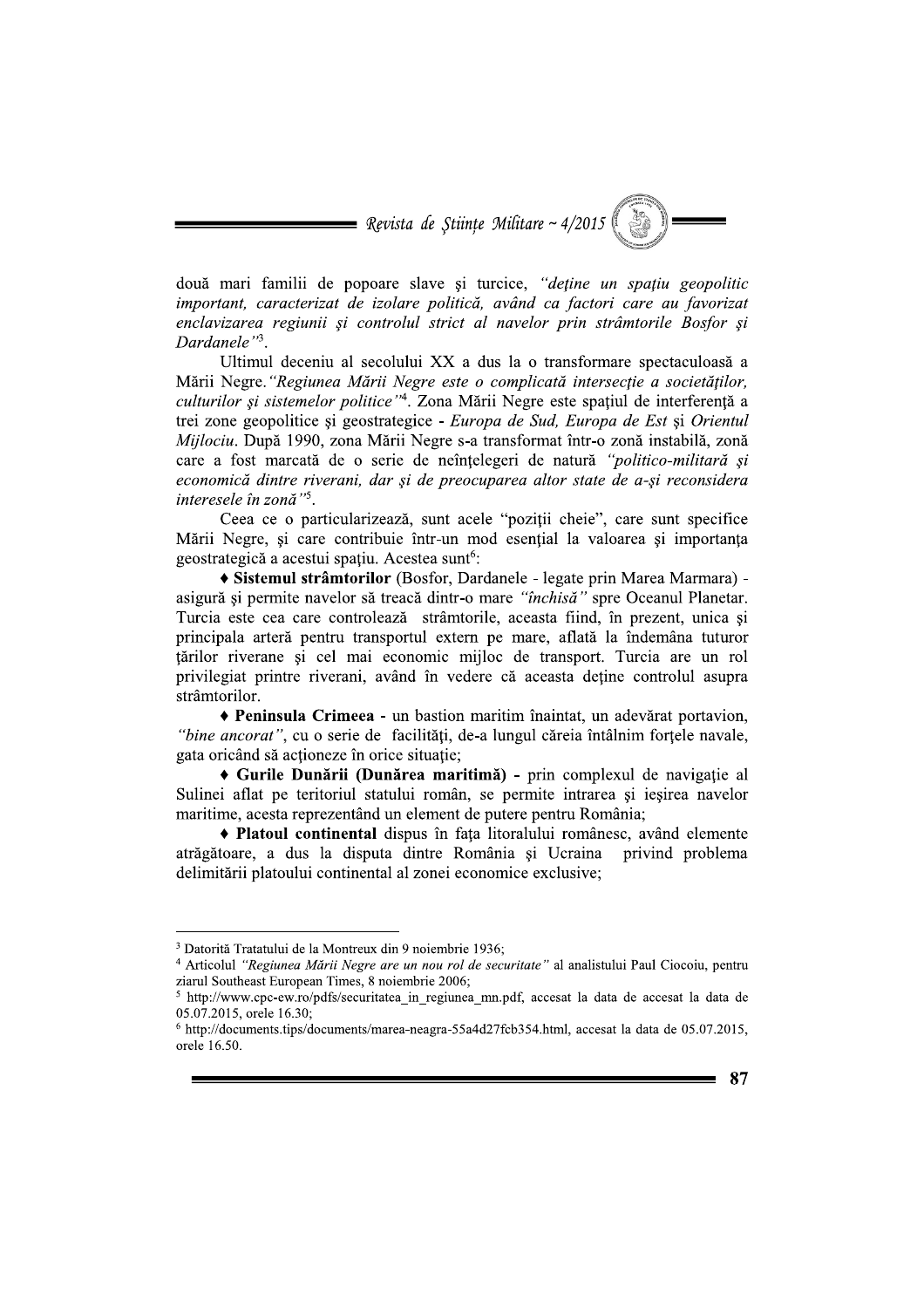• Insula Serpilor - "redescoperită" în ultimii ani și situată din nou în problematica diplomatiei internationale.

Evenimentele petrecute în ultimii ani au impus o nouă analiză a spațiului Mării Negre și a zonei adiacente acesteia, transformându-le în așa numita "zonă extinsă a Mării Negre". Noua zonă cuprinde, pe lângă cele șase state cu deschidere la litoral (Bulgaria, Federația Rusă, Georgia, România, Turcia și Ucraina), Republica Moldova, Grecia, precum si celelalte tări din regiunea Caucaz (Armenia și Azerbaijan).

Procesul de extindere NATO si UE a adus comunitatea europeană si euroatlantică pe coasta de vest, ducând la modificarea percepției prin care "zona Mării Negre este periferia Europei și un lac rusesc"<sup>7</sup> și crescând rolul geopolitic de interfață cu Orientul Mijlociu și Asia Centrală.

Interesele economice legate de descoperirea imenselor rezerve de petrol și gaze naturale din Orientul Mijlociu și Asia Centrală "au transformat zona Mării Negre într-o miză geostrategică actuală"<sup>8</sup>.

La începutul secolului XXI, "Rusia, o fostă superputere, împreună cu alte două puteri din regiune - Ucraina și Turcia - vor fi cele care vor influența harta politică a Mării Negre"9.

Rusia caută să revină pe scena politică internațională, încercând să redevină principalul actor de la Marea Neagră, după o lungă perioadă de timp. Rusia intenționează să dețină rolul de "pivot" pe care l-a jucat odată în construirea și menținerea "arhitecturii Războiului Rece al țărmurilor".

Rusia caută să se extindă la Marea Neagră, concepția avându-și originea în epocile țaristă și sovietică, dar și în reechilibrarea forțelor NATO/SUA și UE în regiune. Permanent, președintele rus Vladimir Putin

s-a preocupat intens pentru dezvoltarea flotei ruse de la Marea Neagră<sup>10</sup>, care reprezintă o forță semnificativă de care ar trebui să se țină seama. Prin declarațiile președintelui rus de genul "bazinul Mării Negre și al Mării de Azov se află în zona rusă de interes strategic" or "Marea Neagră oferă Rusiei acces direct la cele mai importante rute globale de transport", Rusia afirmă de fapt că nu-și abandonează pozițiile pe care le deține în prezent în Marea Neagră.

<sup>&</sup>lt;sup>7</sup> Alocuțiunea președintelui Traian Băsescu la Council on Foreign Affairs, 10 martie 2005;

<sup>&</sup>lt;sup>8</sup>http://www.academia.edu/724470/tendin%c5%a2ele geopolitice geoeconomice %c5%9ei geostrat egice regionale %c3%8en zona m%c4%82rii negre caucaz. geopolitical geoeconomical and geo strategical tendencies in the black sea-caucasus area, accesat la data de 05.07.2015, orele 17.30; <sup>9</sup> http://www.cpc-ew.ro/pdfs/securitatea\_in\_regiunea\_mn.pdf, accesat la data de 05.07.2015, orele

 $17.40<sup>°</sup>$ <sup>10</sup> http://www.geopolitic.ro/Revista%20Geopolitica%2014-15.pdf, accesat la data de  $05.07.2015$ , orele 17.50;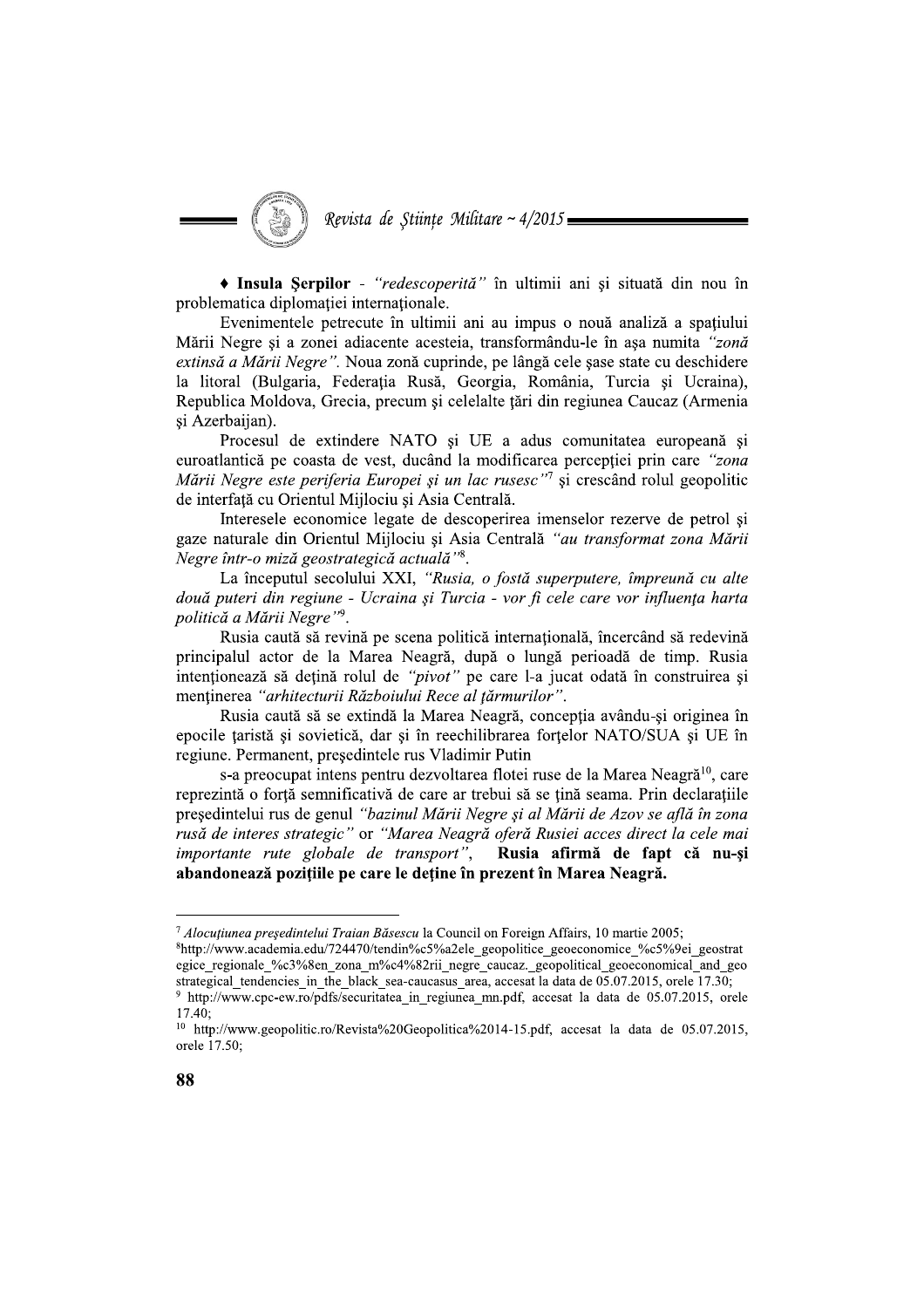$\blacksquare$  Revista de Științe Militare ~ 4/2015

# 1. Rusia - principalul actor din zona Mării Negre și Zona Extinsă a Mării **Negre**

Marea Neagră și în principal, Zona Extinsă a Mării Negre (ZEMN) reprezintă "una dintre mizele majore ale competiției globale pentru resurse *energetice* "<sup>11</sup>. La ora actuală, nu există o delimitare geografică uniformă a Zonei Extinse a Mării Negre. Din punct de vedere geografic, ea include cele șase state riverane: Bulgaria, Georgia, România, Rusia, Turcia și Ucraina. Toate aceste tări au porturi cu terminale de primire-încărcare a petrolului și gazului condensat. Termenul de "extins" face referire mai curând la o zonă politico-economică, decât la una geografică. Pentru aceasta trebuie luat în calcul și importanța politică, economică și strategică a țărilor ca: Albania, Armenia, Azerbaidjan, Grecia și Moldova. Așadar, Zona Extinsă a Mării Negre, este cuprinsă între Balcani și Marea Caspică.

Nu trebuie omis coridorul energetic, care leagă principalii consumatori ai Occidentului de bogatele rezerve energetice din Asia Centrală și Orientul Mijlociu (Marea Caspică). În ceea ce privește resursele energetice, este evidentă următoarea clasificare: tări exportatoare: Rusia, Georgia și Azerbaidian; tări care nu depind direct (sau depind puțin) de livrările de resurse energetice rusești: Turcia și Bulgaria; țări importatoare - toate celelalte; țări de tranzit - sunt state pe teritoriul cărora trec coridoarele terestre de transport al petrolului și gazelor naturale (exp. Georgia, Bulgaria, Serbia, Ungaria, Polonia, Cehia, Germania etc.), Alături de actorii locali se înscriu și marii actori globali SUA și UE.

La începutul secolului XXI, regiunea Mării Negre s-a remarcat ca un nod comercial important, asta și datorită faptului că se află în apropierea bazinului Caspic, extrem de bogat în combustibili. Prin urmare, Rusia, SUA, UE și statele regionale au demarat o competiție comercială și diplomatică deosebită pentru a stabili traseele hidrocarburilor. Rusia, fiind unul din principalii producători de petrol și gaze din regiune (și din lume), dar și de principal furnizor de gaze al țărilor UE, este direct interesată de "jocul energetic" din bazinul Mării Negre. "Arma energetică" reprezintă pentru Rusia singurul mijloc de a ține sub control Europa și nu-și permite să-l piardă. Așadar, Rusia, reprezintă unul din principalii actori din ZEMN și exportator de petrol și gaze naturale, iar țările de tranzit se deosebesc prin pozitia lor fată de fluxurile energetice din această tară.

Rusia este un jucător strategic important în cadrul ZEMN și un actor previzibil, având o așezare distinctă în raport cu statele, dar și cu problemele din regiune. Conform tradiției diplomatice "își prezervă dreptul de influență în zona

 $11$  Ibidem.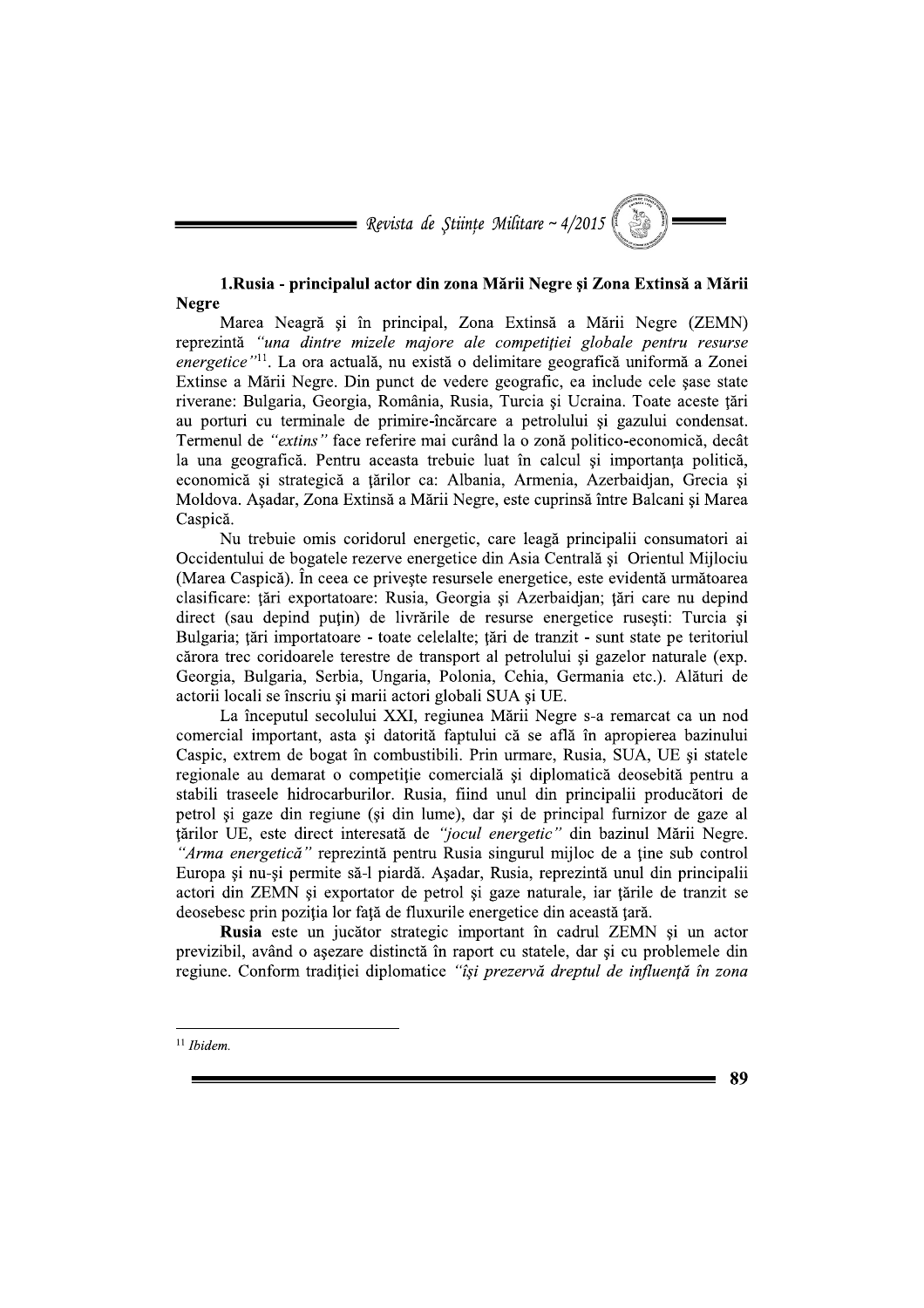Caucazului, Balcanilor și a Mării

**Canceratius** Bateantior si a Màrtii Negre <sup>21</sup>? Russia considerà a teste conte perme de perme de perme a si signa securitates și luppa pentru enfecterea statu-quo-ului.<br>In competiția energetică, Rusia, se bazează pe resa ntenția Rusiei de a-și largi aria de cuprinc mai vizibil, iar orice inițiativă din zona străină Rusiei este rău percepută și<br>
reacționează pe măsură întrerupând alimentarea cu asaz, propunând unel proiecte<br>
alermative, menținălul osituației solonolicia apropierea NA geopoliticii, formulată de Halford Mackinder, "cine controlează Europa de Est, stapaneşte heartland-ul (teritoriul dintre Ural şi Pamir, Volga şi Iantzi); cine controleaza heartland-ul stapaneşte Insula Lumu (Eurasıa); cıne controleaza Insula Lumii, stăpânește întreaga planetă''<sup>14</sup>.

neevanșa ruseasca, qupa meercarea de izgonire a ei din Balcani, va avea loc prin<br>
obținerea controlului spațiului energetic în regiunea sud-est europeană. Dar miza<br>
nu este doar de natură geo-economică. Conform uneia din l este de a recâștiga și dezvolta influența sa "asupra unor state vecine cu sau fără ieşire la Marea Neagra, cum ar fi: Azerbaidjan, Georgia, Ucraina, in general geoponutru, formulata de ratator mackmander, *cine controleaza Europa de Est,*<br>extépânește heartland-ul (teritoriul dintre Ural și Pamir, Volga și Iantzi); cine<br>controlează heartland-ul stăpânește Insula Lumii (Eurasia); c tendințe *"imperiale"*. În momentul actual, Rusia oscilează între dorința de integrare în Europa cu respectarea regulilor democratiei liberale și mai vechiul stapanes neartama-ut (tertioriul antire Ural y Family, Voiga și tantzi); cine<br>controlează heartland-ul stăpânește Insula Lumii (Eurasia); cine controlează<br>Insula Lumii, stăpânește întreaga planetă<sup>-nia</sup>.<br> **2.Importanța Mă** 

cal Pivot of History" ("Pilonul geographic al geografiei") position in that can be above 2 over 2 to 1, the 12 e 12 e 70. The distribution of the real of the solution of the case of 1 and the 4 0.5.07.2015, orele 18.00;<br>
<sup>13</sup> http://www.safh.ro/publicatii/bfn/BFN18\_13.pdf, accesat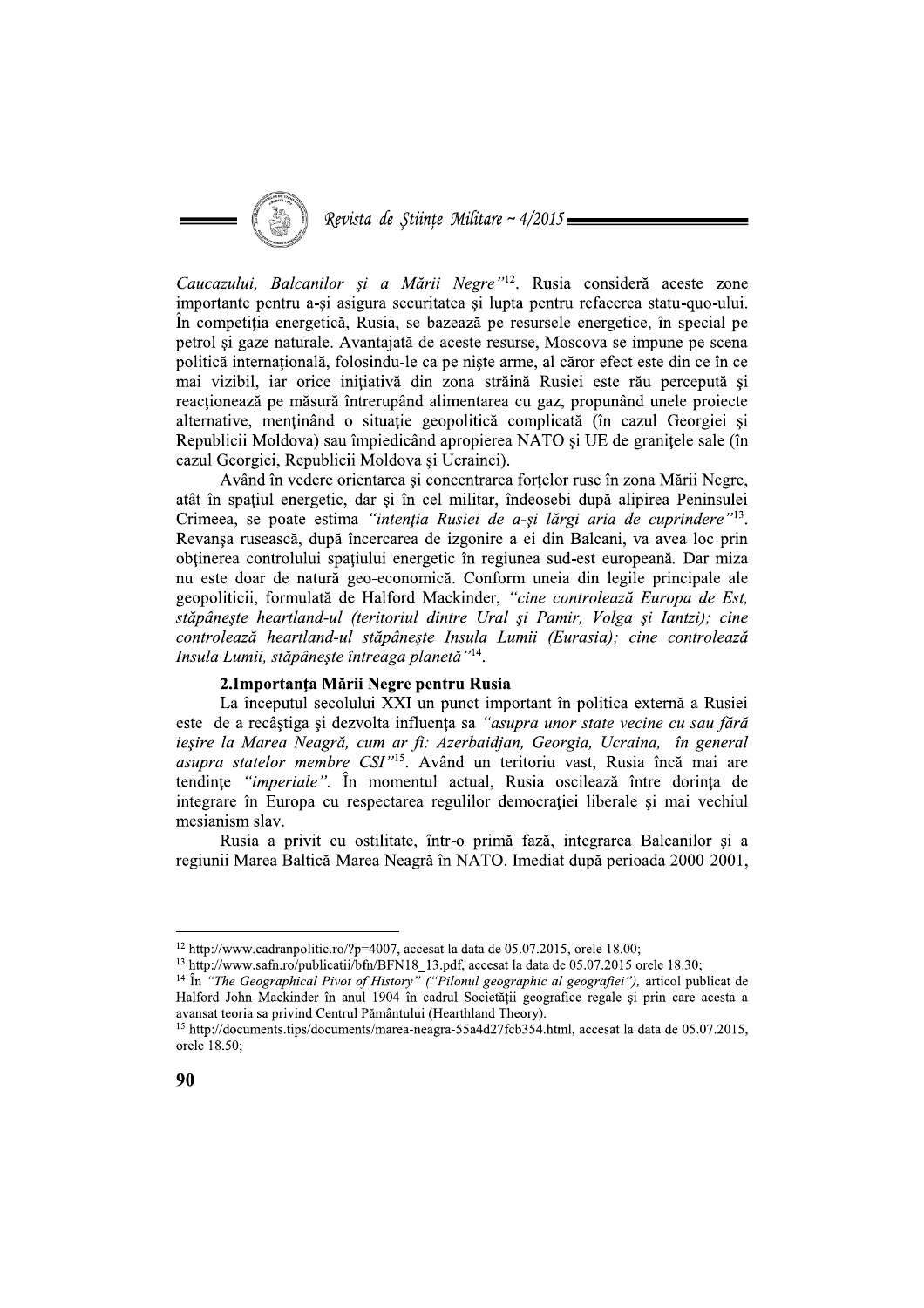= Revista de Stiințe Militare ~  $4/2015$ 

Vladimir Putin și guvernul său au înteles că "procesele în curs sunt ireversibile și au adoptat o strategie de acomodare, sub semnul pragmatismului"<sup>16</sup>.

Un rol deosebit de important este acordat de către Rusia zonei Mării Negre. mai ales din punct de vedere strategic și militar. La ora actuală, "fortele militare" terestre ruse au două baze militare în Georgia (Batumi și Ahalkalaki), una în Armenia și una în Tadjikistan"<sup>17</sup>.

Astăzi, politica Rusiei este conciliatoare fată de Occident, în general, și fată de SUA, în particular. Vladimir Putin încearcă să aibă bune relații de cooperare și prietenie atât cu SUA, dar și cu Europa Occidentală.

#### Importanța energetică a Mării Negre

Regiunea Extinsă a Mării Negre este influențată pe de-o parte, de statele riverane ale acestei mări și care sunt și membre ale alianței nord-atlantice, iar pe de altă parte de Rusia, care-și promovează politica proprie și încearcă să "impună tărilor din regiune modelul său de funcționare"<sup>18</sup>.

La summit-ul din 25-29 iunie 2004 de la Istanbul s-a hotărât "extinderea NATO către Marea Neagră"<sup>19</sup>. Acesta este primul proces politico-militar de acest gen. Statele din zona Mării Negre și zona extinsă a acesteia și-au exprimat aspiratiile de a accede si a se integra în NATO. România și Bulgaria, tări riverane la Marea Neagră, au fost primite cu această ocazie, iar după ultimul val, usile NATO au rămas în continuare deschise. Rusia s-a împotrivit de fiecare dată expansiunii NATO către Est, dar "recunoaște dreptul statelor de a-și alege modelele de securitate"<sup>20</sup>.

Un alt proces integrator îl constituie lărgirea UE. România și Bulgaria au aderat la 1 ianuarie 2007. Tot la aceeasi dată are loc și începerea negocierilor cu Turcia pentru aderarea la UE. Acestui proces, care depinde de capacitatea statelor de a-si reforma societatea, nu i se poate opune nimeni, astfel încât aceasta "să se alăture comunității europene"<sup>21</sup>.

<sup>&</sup>lt;sup>16</sup> http://www.geopolitic.ro/Revista%20Geopolitica%2014-15.pdf, accesat la data de 05.07.2015, orele 19.15:

<sup>&</sup>lt;sup>17</sup> Marinescu, Cornel; Nistor, Florin; Coman, Liviu, "Crizele caucaziene, mizele energetice și securitatea în Zona Extinsă a Mării Negre", (București, Editura Universității Naționale de Apărare "Carol I", 2013), pp.33-34;<br><sup>18</sup> http://www.cpc-ew.ro/pdfs/securitatea\_in\_regiunea\_mn.pdf, accesat la data de 05.07.2015, orele

 $19.45$ 

<sup>&</sup>lt;sup>19</sup> http://www.nato.int/docu/comm/2004/06-istanbul/home.htm, accesat la data de 05.07.2015, orele 20.00.

<sup>&</sup>lt;sup>20</sup> http://geopolitics.ro/atitudinea-rusiei-fata-de-noii-si-viitorii-membri-nato/, accesat la data de 06.07.2015, orele 17.00;

<sup>&</sup>lt;sup>21</sup> http://www.mapn.ro/diepa/ispaim/files/ms122014.pdf, accesat la data de 06.07.2015, orele 17.20;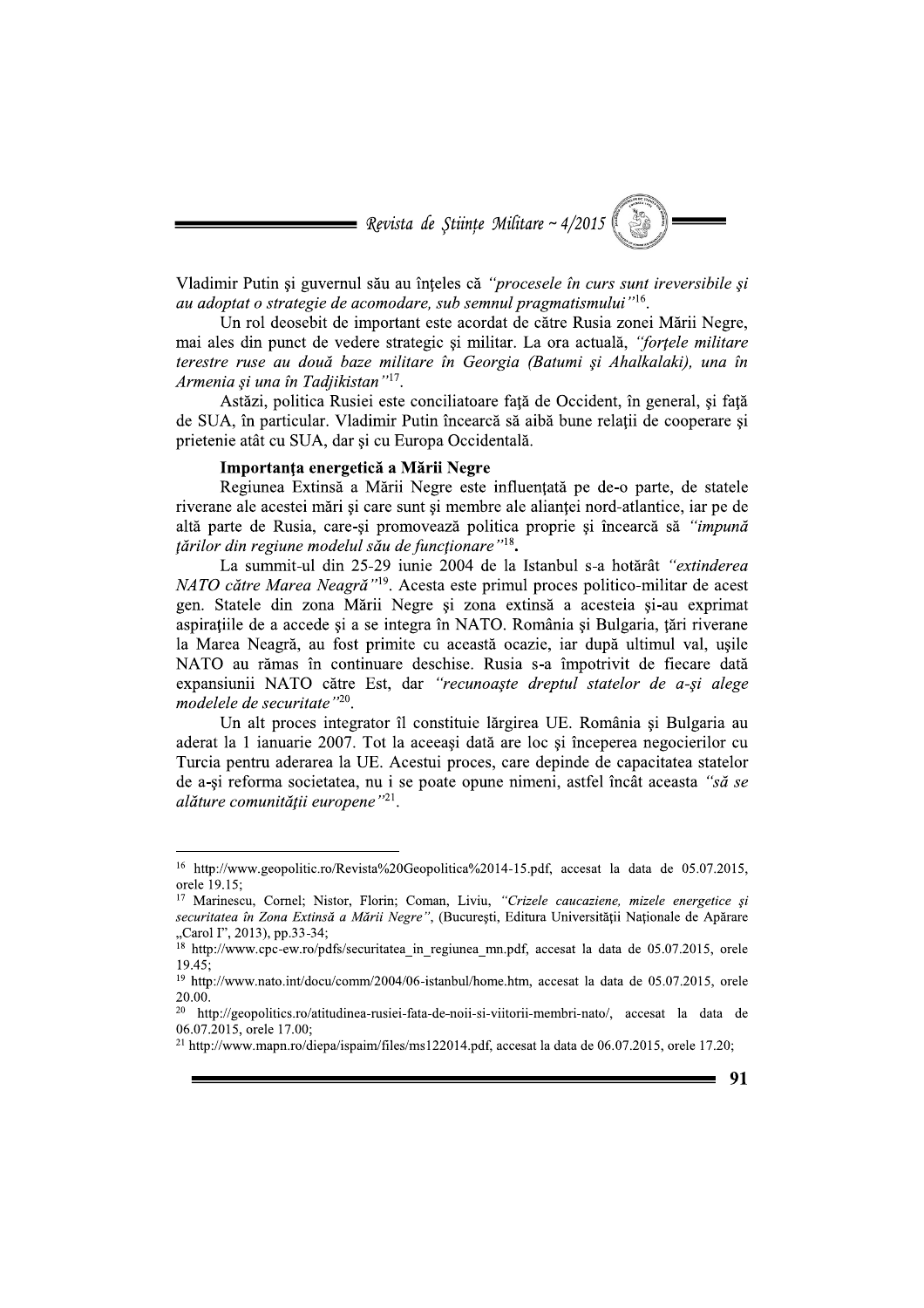O problemă deosebit de importantă pe ordinea de zi a politicii externe a SUA este problema petrolului. Americanii caută surse energetice diversificate pentru a atenua dependenta de petrolul din Orientul Apropiat, transformându-se într-un interes de securitate pentru SUA. Petrolul din Marea Caspică și Asia Centrală reprezintă o posibilă alternativă pentru care SUA "folosesc strategii economice, politice și militare"22.

SUA are posibilitatea de a stabili o serie de mecanisme pe termen lung, în vederea asigurării tranzitului liber al petrolului. Astfel, SUA va putea crește și cantitatea de petrol comercializat.

Petrolul din Azerbaidjan va fi insuficient. Aici firmele sunt reprezentate de Rusia, SUA și Marea Britanie. Dar în zonă a apărut un alt concurent, China, care se află pe locul al doilea în ceea ce privește consumul de petrol de pe întreg mapamondul, iar din urmă, vine puternic un alt consumator de petrol, India. Asigurarea resurselor energetice sunt cele care conditionează cresterea economică a Indiei.

Având în vedere această situație, pe glob, un rol deosebit de important îl vor avea hidrocarburile din Rusia, în mod deosebit, Asia Centrală și Iran. În vederea asigurării cu petrol și resurse pe termen lung a aliaților lor, "SUA vor avea nevoie de colaborarea Rusiei, nu de opoziția ei<sup>y23</sup>. Rusia, în schimb caută avantajele oferite de piața occidentală, dar și pe cea a SUA.

La începutul secolului XXI Rusia detine un rol major în asigurarea resurselor energetice, în mod deosebit în spațiul euroasiatic.

Moscova încearcă "prevenirea apariției unor actori sau proiecte cu privire la energie și care nu sunt sub controlul Rusiei, prevenirea apariției unor coaliții militare ce ar putea duce la dezbinarea Rusiei și împiedicarea țărilor din regiune să se îndrepte către statutul de țări membre NATO"<sup>24</sup>.

În Zona Extinsă a Mării Negre, percepția securității s-a schimbat îndeosebi după războiul Rusia-Georgia. Acum s-a văzut clar că securitatea sa este strâns legată de conflictele regionale prelungite. Odată cu încheierea războiului crește și rolul Rusiei ca actor regional. Rusia dispune în prezent de noi baze militare în Caucaz, credibilitatea Vestică dispare rapid, iar perceperea amenințării regionale este la cel mai înalt nivel.

<sup>&</sup>lt;sup>22</sup> http://www.cpc-ew.ro/pdfs/securitatea\_in\_regiunea\_mn.pdf, accesat la data de 06.07.2015, orele 18.00

<sup>&</sup>lt;sup>23</sup> http://cssas.unap.ro/ro/pdf studii/securitatea energetica.pdf, accesat la data de 06.07.2015, orele  $18.30<sup>°</sup>$ 

<sup>&</sup>lt;sup>24</sup> Calopăreanu, Gheorghe, Complexul de securitate "Zona extinsă a Mării Negre", (București, Editura Universității Naționale de Apărare "Carol I", 2012), p.104;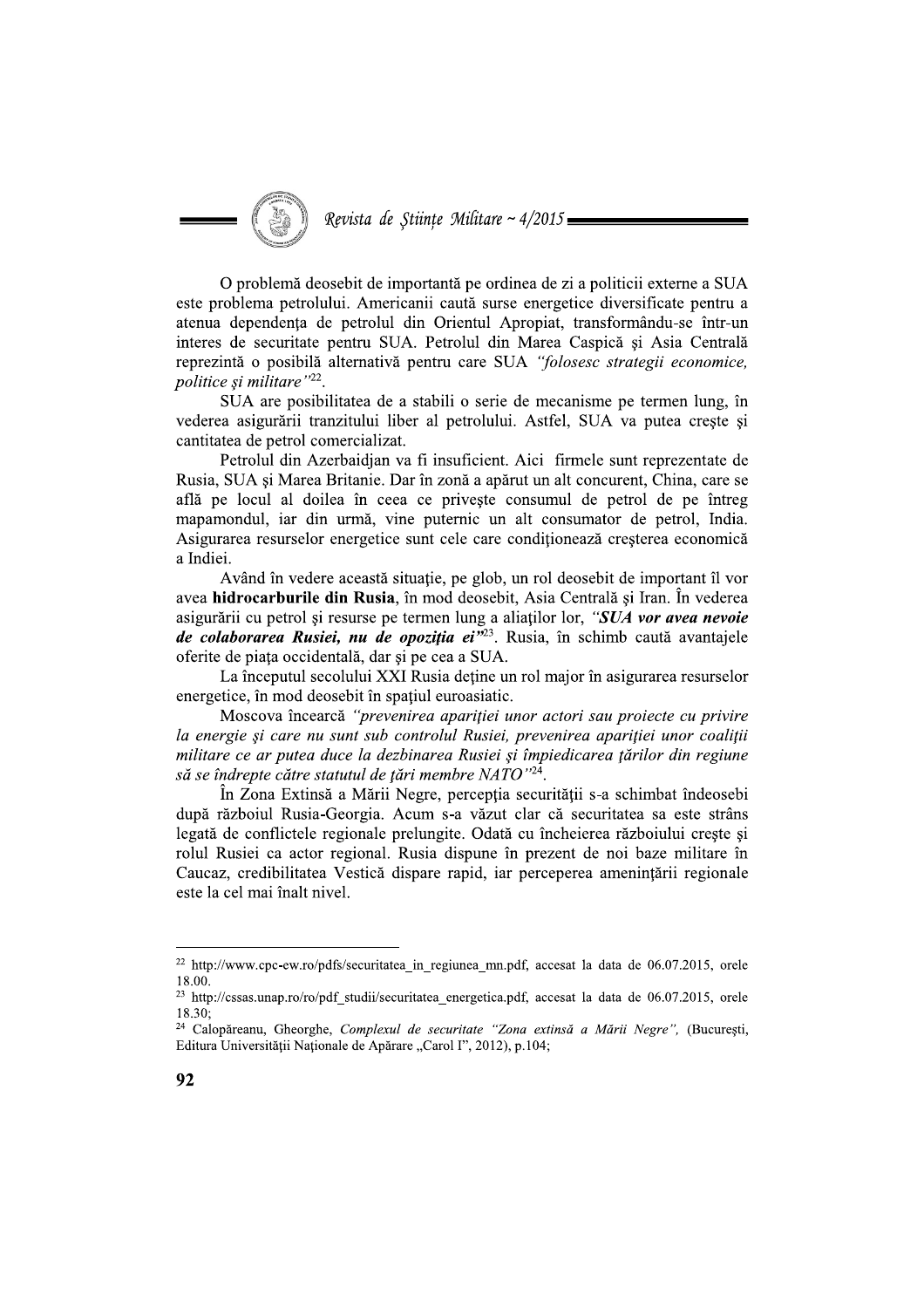= Revista de Științe Militare ~  $4/2015$ 

Politica externă a Rusiei pare să fie inspirată în mare măsură din teoriile expansioniste ale lui Alexander Dughin<sup>25</sup>, având în vedere relația specială a Rusiei cu Germania, căreia îi furnizează aproximativ 70% din necesarul energetic, protecția pe care Moscova o acordă Iranului (inclusive la sutele de fizicieni atomisti rusi care lucrează pentru regimul de la Teheran), dar si dialogul cu Japonia din ultima vreme. Alexander Dughin și curentul geopolitic al euroasianiștilor<sup>26</sup> pare cel care se potrivește cel mai bine acum Rusiei si marilor sale ambitii globaliste.

Detinând locul doi în lume ca producător de petrol, "Rusia se bazează pe resursele energetice"<sup>27</sup>, în special pe cele de petrol și gaze naturale și caută prin orice mijloace să-și obțină obiectivul său, acela de realizare a unui sistem al dependențelor prin care să-și asigure creșterea economică majoră, să se implice și să se amestece în toate problemele lumii, dar și să-și asigure securitatea. Rusia depinde de veniturile obtinute prin exporturile energetice, iar "Moscova, cunoscând avantajul acestor resurse, se impune pe scena politică internatională, folosindu-le ca pe niste adevărate arme, al căror efect este din ce în ce mai vizibil"28.

În secolul XXI, motorul economiilor îl reprezintă energia, iar "Rusia este cel mai mare deținător de resurse energetice de pe glob"29.

La ora actuală, Rusia detine principala pozitie, la nivel mondial, în ceea ce priveste piata energiei.

Dacă va trebui să analizăm gradul de concentrare al forțelor ruse în zona Mării Negre, în mod deosebit în spațiul energetic, vom descoperi intenția Rusiei de a-și lărgi aria sa de cuprindere în Zona Extinsă a Mării Negre.

# Importanta Peninsulei Crimeea pentru Rusia

Ultimele evenimente din Ucraina și multitudinea problemelor cauzate de aceste evenimente aduc Crimeea în centrul atentiei mass-media. Peninsula Crimeea a reprezentat dintotdeauna și reprezintă și astăzi un rol strategic important al

<sup>&</sup>lt;sup>25</sup> Alexandr Dughin este un politolog și unul dintre cei mai populari ideologi ai expansionismului, naționalismului și fascismului rusesc. El are legături strânse la Kremlin și în Forțele Armate ale Rusiei. Este cunoscut mai ales prin cartea sa "Fundamentele geopoliticii";

<sup>26</sup> Doctrina neo-eurasianistă promovează ideea unei Rusii multinaționale și multiconfesionale, în care micile popoare din Siberia, Orientul Îndepărtat, de pe Volga și din caucazul de nord accept dominația rusească în schimbul respectării tradițiilor lor naționale și menținerii păcii interetnice;

<sup>&</sup>lt;sup>27</sup> http://www.academia.edu/3201496/Gazul rusesc unealta a Geostrategiei, accesat la data de 06.07.2015, orele 19.00;

 $28$  Ibidem:

<sup>&</sup>lt;sup>29</sup> http://cssas.unap.ro/ro/pdf studii/securitatea energetica.pdf, accesat la data de 06.07.2015, orele 19.30.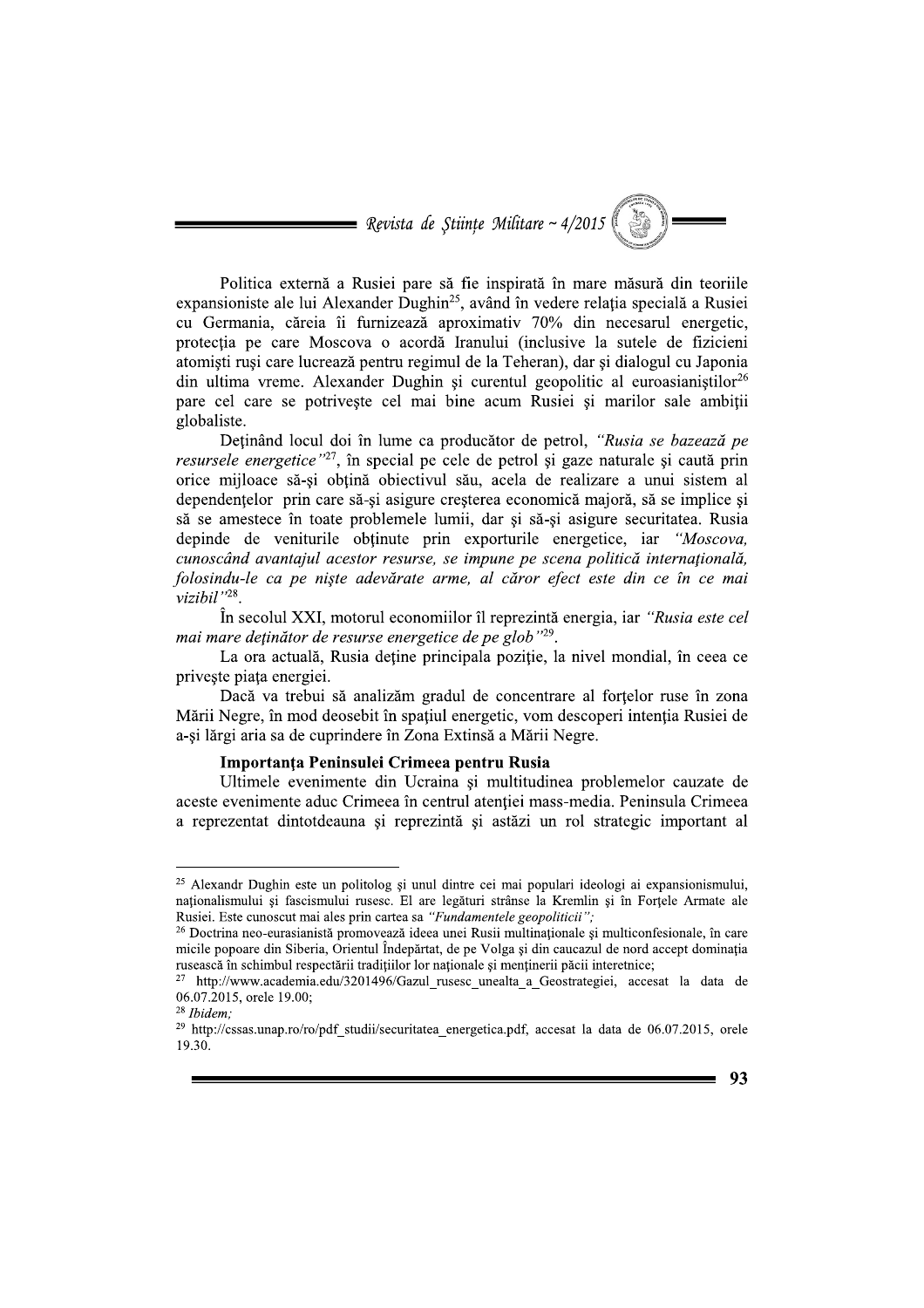Revista de Stiințe Militare ~  $4/2015 =$ 

Rusiei. Flota Mării Negre, precum și baza militară de la Sevastopol au avut și au si în zilele noastre un rol hotărâtor asupra Caucazului și vestului Europei.

Peninsula Crimeea, a făcut parte până la anexarea sa din martie 2014 de către Federația Rusă, din Ucraina, fiind o republică autonomă și fiind situată în sudul Ucrainei, între Marea Neagră și Marea Azov. Până la anexarea de către Rusia (martie 2014), Crimeea era separată de Rusia prin strâmtoarea Kerci. Trebuie să amintim faptul că aici, tarii rusi, dar și elita sovietică obisnuiau să-si petreacă vacantele pe litoralul sudic al peninsulei.

Si astăzi, Peninsula Crimeea constituie un loc de atractie important pentru turiști, iar în ultima perioadă de timp, a trezit tot mai mult interesul investitorilor străini.

În peninsula Crimeea, "în Golful Balaklava de la Marea Neagră, a functionat o bază navală secretă rusească, timp de mai multi ani<sup>130</sup>. Submarinele puteau iesi cu usurintă la Marea Neagră din ascunzătoarea aflată sub un munte, sub care se mai aflau depozite de munitii, ateliere de reparatii si un canal de acces prin care submarinele ieseau în Marea Neagră. Între 1957 și 1961 a fost construită si "a functionat timp de câțiva ani și după căderea URSS, baza navală sovietică, care era secretă<sup>"31</sup>. Începând cu anul 1995 aceasta a fost abandonată, iar în 2003, a fost deschis un muzeu în câteva zone de acces ale bazei. Se spunea că această bază este indestructibilă și că poate rezista unui atac nuclear. Maioritatea populatiei orasului Balaklava lucra în bază, în perioada Războiului Rece, iar regulile de securitate erau foarte stricte. Dar acest lucru era firesc, deoarece în bază erau adăpostite arme nucleare cu care erau echipate submarinele.

Portul Sevastopol, este principalul port din peninsula Crimeea, fiind și "o *importantă bază navală din Marea Neagră*<sup>33</sup>. Flota rusă a Mării Negre este găzduită de acest port încă din perioada URSS. Flota Mării Negre a fost împărțită între Rusia și Ucraina, imediat după destrămarea URSS. La Sevastopol, prezența Flotei ruse a reprezentat "un permanent motiv de tensiune între Rusia și Ucraina<sup> $33$ </sup>.

Un alt moment de tensiune între Rusia și Ucraina l-a constituit semnarea acordului cu privire la staționarea Flotei ruse la Sevastopol. Cele două state desprinse din URSS, Rusia și Ucraina au semnat acordul care prevedea că "Flota

<sup>&</sup>lt;sup>30</sup>http://www.rumaniamilitary.ro/istoria-razboiului-rece-baza-secreta-ruseasca-de-submarine-de-lamarea-neagra, accesat la data de 10.07.2015, orele 17.15;

 $31$ http://www.realitatea.net/imagini-rare-baza-secreta-de-submarine-de-la-marea-neagra  $1081419$ html#ixzz3euy74ZCJ, accesat la data de 17.07.2015, orele 17.45;

<sup>&</sup>lt;sup>32</sup>http://www.safn.ro/publicatii/bfn/BFN18 13.pdf, accesat la data de 18.07.2015, orele 16.30; <sup>33</sup>http://inprofunzime.md/stiri/politic/analiza-crimeea-centrul-intereselor-strategice-ale-rusiei-dece.html, accesat la data de 18.07.2015, orele 17.15;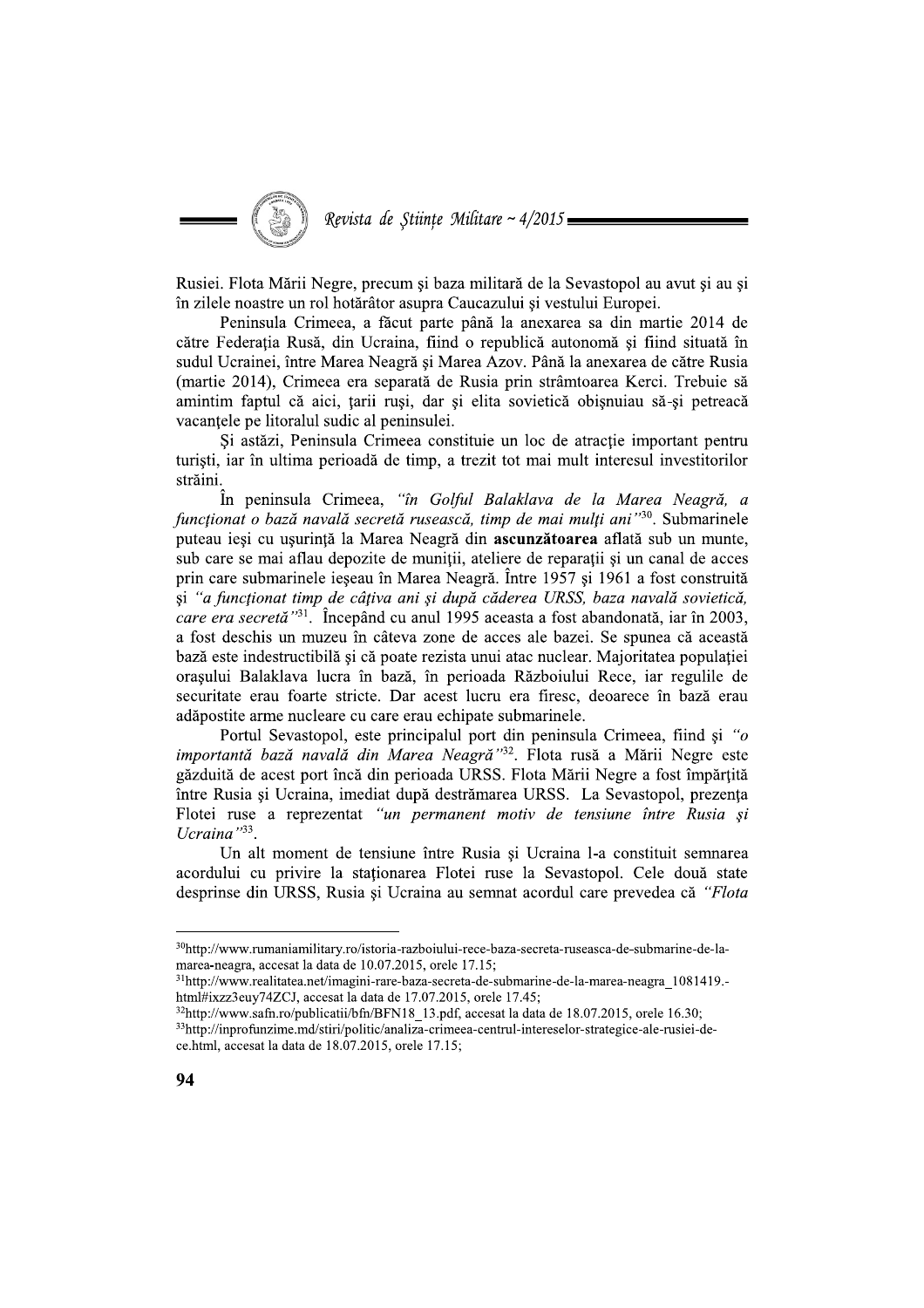$\blacksquare$  Revista de Științe Militare ~ 4/2015

rusă va rămâne în portul Sevastopol din Ucraina până în 2017<sup>34</sup>, dar, odată cu alegerea președintelui, Viktor Ianukovici în 2010, "Ucraina a acceptat extinderea acordului cu încă 25 de ani peste termenul stabilit initial, iar în schimb a primit gaz mai ieftin<sup>35</sup>.

Odată cu intentia Kievului de a accede la alianta nord-atlantică, apar noi dispute între cele două țări, Rusia și Ucraina. La finele anului 2003, strâmtoarea Kerci a reprezentat un alt moment de tensiune. Imediat ce Rusia a început să construiască digul ce face legătura dintre insula Tuzla, insulă care aparține Ucrainei, dispusă în strâmtoarea Kerci și peninsula rusească Taman, tensiunile dintre cele două state s-au amplificat din nou. Insula Tuzla constituie un important punct strategic, având în vedere că aceasta permite controlul navelor care intră și ies din/în strâmtoarea Kerci, și care face legătura dintre Marea Neagră și Marea Azov.

Crimeea are o importantă strategică majoră pentru Rusia. Militarii rusi asigurau o prezentă la Sevastopol, în 2008 de 10.000 de militari. După alipirea Crimeei la Rusia (martie 2014), prezența militară rusă în această peninsulă a crescut. Prezenta militară masivă a rusilor în această peninsulă, care are iesire la Marea Neagră, face ca Rusia să-și mențină influența asupra Ucrainei, dar și asupra Caucazului.

Dintotdeauna Crimeea a reprezentat și reprezintă și la ora actuală o "direcție traditională de expansiune pentru Rusia<sup>,36</sup>. Războiul dintre Rusia și Ucraina a început imediat după ocuparea militară și după așa-zisa, anexare a Crimeei.

La începutul lunii martie 2014, peninsula Crimeea a fost invadată de "omuleții verzi". Imediat după invazie, în timp ce locuitorii peninsulei Crimeea se pregăteau de referendum, președintele Rusiei, Vladimir Putin, făcea următoarele afirmații: "Crimeea a fost întotdeauna și a devenit din nou rusească"37.

Prin ocuparea peninsulei Crimeea, care reprezintă și un "pivot important" al rușilor la Marea Neagră, Rusia și-a recăpătat adevărata ei importanță în zona Mării Negre și nu numai. Peninsula Crimeea reprezintă "pivotul" din Marea Neagră, de unde poate amenința orice stat cu ieșire la Marea Neagră, dar și statele riverane și "de unde își poate proiecta puterea până în Marea Mediterană și Orientul Mijlociu"38.

 $34$  Ibidem:

 $35$  Idem.

<sup>&</sup>lt;sup>36</sup> http://www.revista22.ro/anexarea-crimeei-schimba-balanta-de-putere-in-marea-neagra-51651.html, accesat la data de 18.07.2015, orele 18.30;

 $37$  Ihidem.

<sup>&</sup>lt;sup>38</sup> http://www.cpc-ew.ro/pdfs/securitatea in regiunea mn.pdf, accesat la data de 17.07.2015, orele 18.40.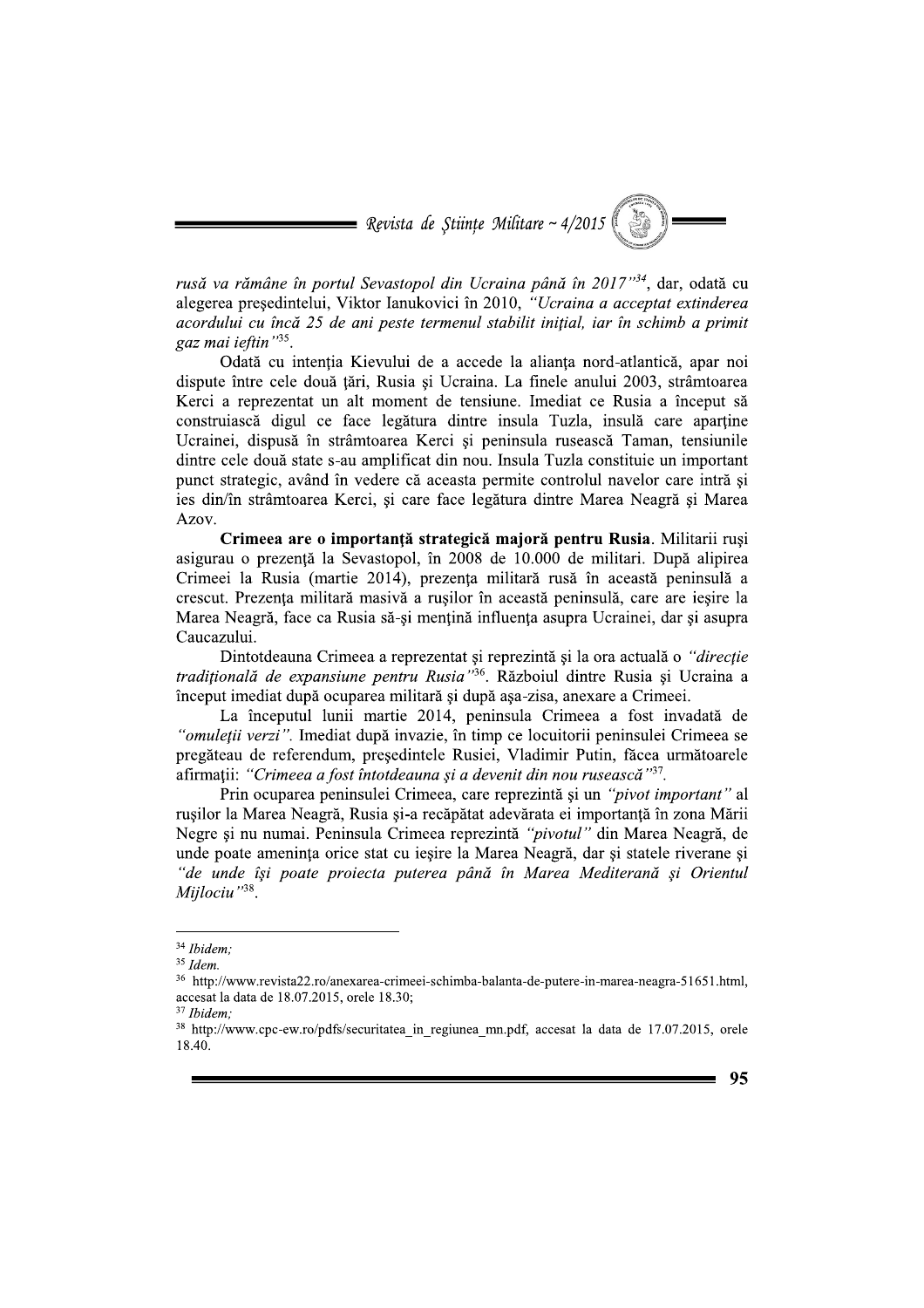Revista de Științe Militare ~ 4/2015

Balanta de putere din regiunea extinsă a Mării Negre se schimbă odată cu anexarea peninsulei Crimeea.

Rusia afirmă că alipirea ilegală a peninsulei Crimeea s-a făcut pe baza unui referendum și nu este considerat un genocid, caz în care s-ar fi pus în aplicare rezoluția din 1970 a ONU, care se referă la dreptul popoarelor la autodeterminare.

Moscova va trebui să dea alte explicații pentru "răpirea ilegală" a acestui teritoriu (Peninsula Crimeea)<sup>39</sup>. Rusia prezintă ca și argumente faptul că "această provincie (Peninsula Crimeea) a fost mereu rusească; Crimeea este îmbibată de sânge rusesc vărsat în multe războaie; Crimeea a fost transferată ilegal Ucrainei de către Hrușciov"40.

Odată cu amplificarea tensiunilor dintre Rusia și Ucraina, "Rusia a trimis" zeci de avioane de vânătoare de tip Mig-29 și Su-27, precum și bombardiere Tu-22, în baze militare din regiunea Crimeea<sup>"41</sup>.

NATO trebuie să aibă ca prioritate geostrategică protejarea Europei Centrale si de Est fată de posibila amenintare a Rusiei, inclusiv cea de ordin economic. Dar pentru a-și putea îndeplini acest obiectiv Europa trebuie să-și rezolve problema energetică și să nu mai depindă de Rusia.

# Importanta strâmtorilor Bosfor și Dardanele

Situată la aproximativ 20 de kilometri de Istambul, Strâmtoarea Bosfor-Dardanele face intrarea spre largul Mării Negre, o întindere de apă, care separă Europa de Est de Asia<sup>42</sup>. Strâmtoarea a constituit și constituie și astăzi un punct important de interes atât pentru comert, dar și pentru incursiunile armate. Zona aceasta constituie și astăzi o importanță deosebită pentru transportul armelor spre Siria și Africa, precum și pentru implicarea Rusiei în conflictul din Ucraina, aflată la doar aproximativ 515 kilometri spre nord.

Bosforul si Dardanelele mai sunt cunoscute ca "strâmtorile turcești" si au constituit timp de secole, objectul luptelor. Astăzi, Convenția de la Montreux, reglementează trecerea navelor prin aceste ape în urma încheierii tratatului din 193643.

Prin această conventie. Turcia devine stăpâna absolută a acestor strâmtori.

<sup>&</sup>lt;sup>39</sup> http://www.revista22.ro/anexarea-crimeei-schimba-balanta-de-putere-in-marea-neagra-51651.html, accesat la data de 17.07.2015, orele 18.50;

<sup>&</sup>lt;sup>40</sup> Ibidem;

<sup>&</sup>lt;sup>41</sup> http://www.nytimes.com/2014/03/22/opinion/the-new-col-war-that-isnt.htm., accesat la data de 20.07.2015, orele 18.00;

<sup>42</sup>http://www.energyreport.ro/index.php/2013-stiri-pline-de-energie/2013-stirile-pline-de-

energie/2013-batalia-pe-resurse/2017-conventia-de-la-montreux-din-1936-s-ar-putea-dovedi-decisivaintr-un-eventual-razboi-rusia-ucraina, accesat la data de 30.07.2015, orele 16.30.

<sup>&</sup>lt;sup>43</sup> Ibidem;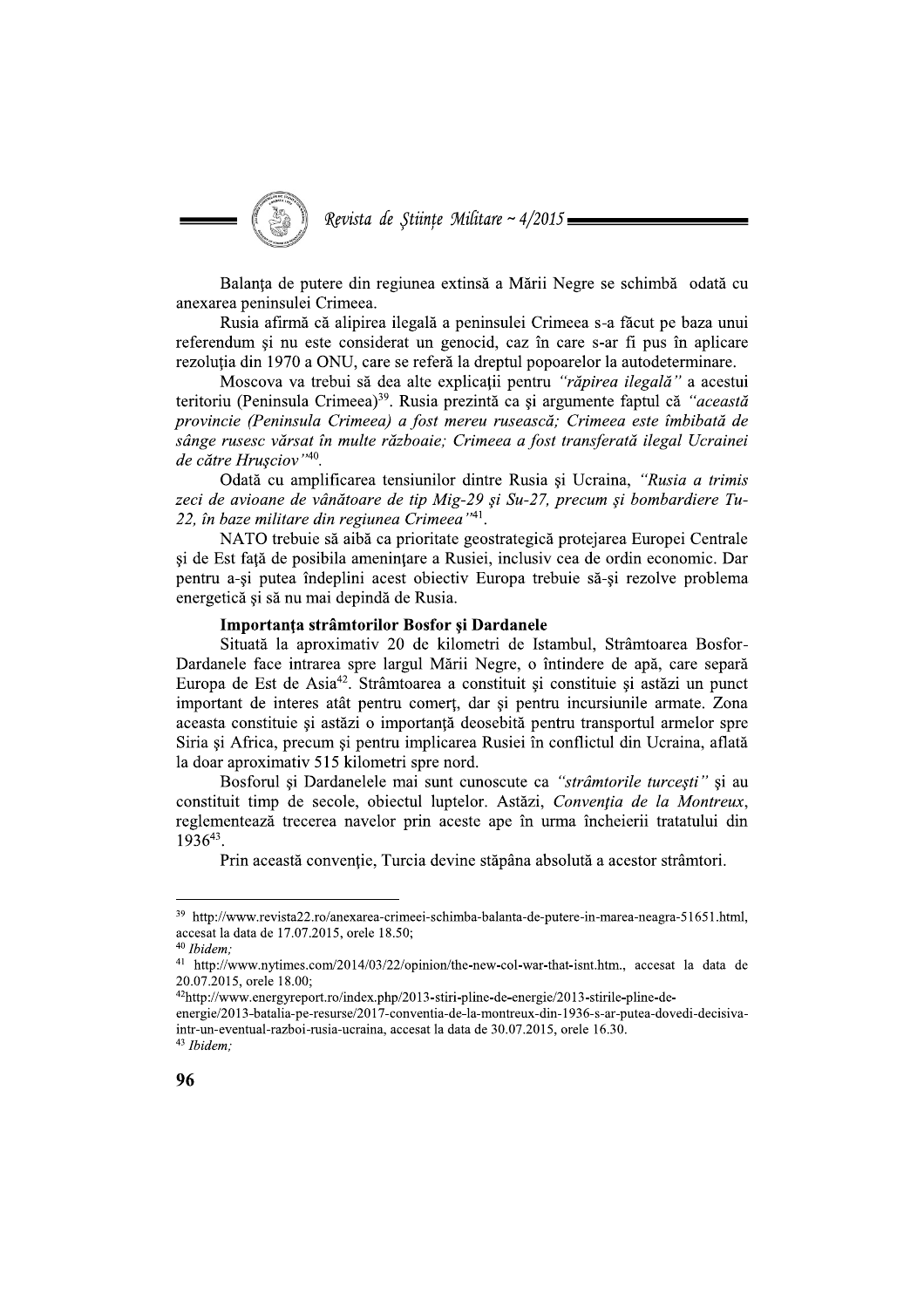Semnatarii Convenției de la Montreux sunt Turcia, Bulgaria, Romania, URSS, Franța, Marea Britanie, Grec Revista de Științe Militare ~ 4/2015<br>
Semnatarii Convenției de la Montreux sunt Turcia, Bulgaria, România,<br>
URSS, Franța, Marea Britanie, Grecia, Japonia, Yugoslavia, apoi Italia în 1938<br>
(Japonia s-a retras în 1951), "st (Japonia s-a retras în 1951), "stabilindu-se un regim de libertăți strict argumentat în raport cu tipul de nave - nave de război și nave comerciale - și în raport cu Revista de Științe Militare ~ 4/2015<br>
Semnatarii Convenției de la Montreux sunt Turcia, Bulgaria, România,<br>
URSS, Franța, Marea Britanie, Grecia, Japonia, Yugoslavia, apoi Italia în 1938<br>
(Japonia s-a retras în 1951), "st

ciale sunt libere să treacă, atat ziua, cat și noaptea, indiferent de pavilionul arborat și de tipul de incarcatura, insa numai pe timp de pace. Și navelor militare li se aplica aceasta clauza, acestea fiind obligate sa navigheze numai ziua și fără să acosteze. Navele de linie ușoare, navele mici de luptă și navele auxiliare care fac parte din categoria navelor comerciale și/sau militare și care aparțin statelor riverane, pot intra in stramtori.

Navele cu un tonaj mai mare de 10.000 t, precum și cele care dețin macar un tun cu calibrul mai mare de 203 mm, dar și portavioanele și submarinele sunt interzise.

Pentru statele riverane, se menționeaza in convenție ca "*navele lor militare* de linie au trecerea autorizată, dar cu condiția ca trecerea prin strâmtori să se facă câte una o dată, escortate fiind de cel mult două torpiloare, dacă au un tonai de peste  $10.000 t^{\gamma 45}$ .

Submarinele statelor riverane pot trece prin stramtori numai daca acestea au fost construite sau cumparate in afara Marii Negre, avand dreptul de a trece o singura data, cel spre portul de staționare sau dacă acestea au fost construite intrunul din şantierele Marii Negre. Inainte de a incepe deplasarea submarinului, statul riveran trebuie sa indeplineasca cateva condiții impuse de Turcia, și anume: anunțarea sa se faca in timp util, iar deplasarea sa se faca numai ziua și la suprafața Mårii Negre.<br>—

De asemenea, in convenție sunt prezentate prevederile care limiteaza accesul in Marea Neagra pentru navele militare care aparțin altor state, decat cele ale statelor riverane. Acestea au dreptul de a naviga in Marea Neagra numai 21 de zile.<br>^ Inainte de a trimite nave de razboi in Marea Neagra prin aceste stramtori statele non-riverane vor trebui sa inștiințeze Turcia.

In situația unui razboi declanșat, dar fara ca Turcia sa fie implicata in acesta, navele comerciale au același statut ca și pe timp de pace, dar se interzice accesul

<sup>&</sup>lt;sup>45</sup> http://adevarul.ro/international/europa/miza-marii-negre-stramtorilor-fabulosa-conventie-montreux-1 54fac9f4448e03c0fd517d51/index.html, accesat la data de 30.07.19.00;



<sup>&</sup>lt;sup>44</sup>http://bolsevicinsange.wordpress.com/2015/03/07/miza-marii-negre-si-a-stramtorilor-fabuloasa-conventie-de-la-montreux, accesat la data de 30.07.2015, orele 18.30;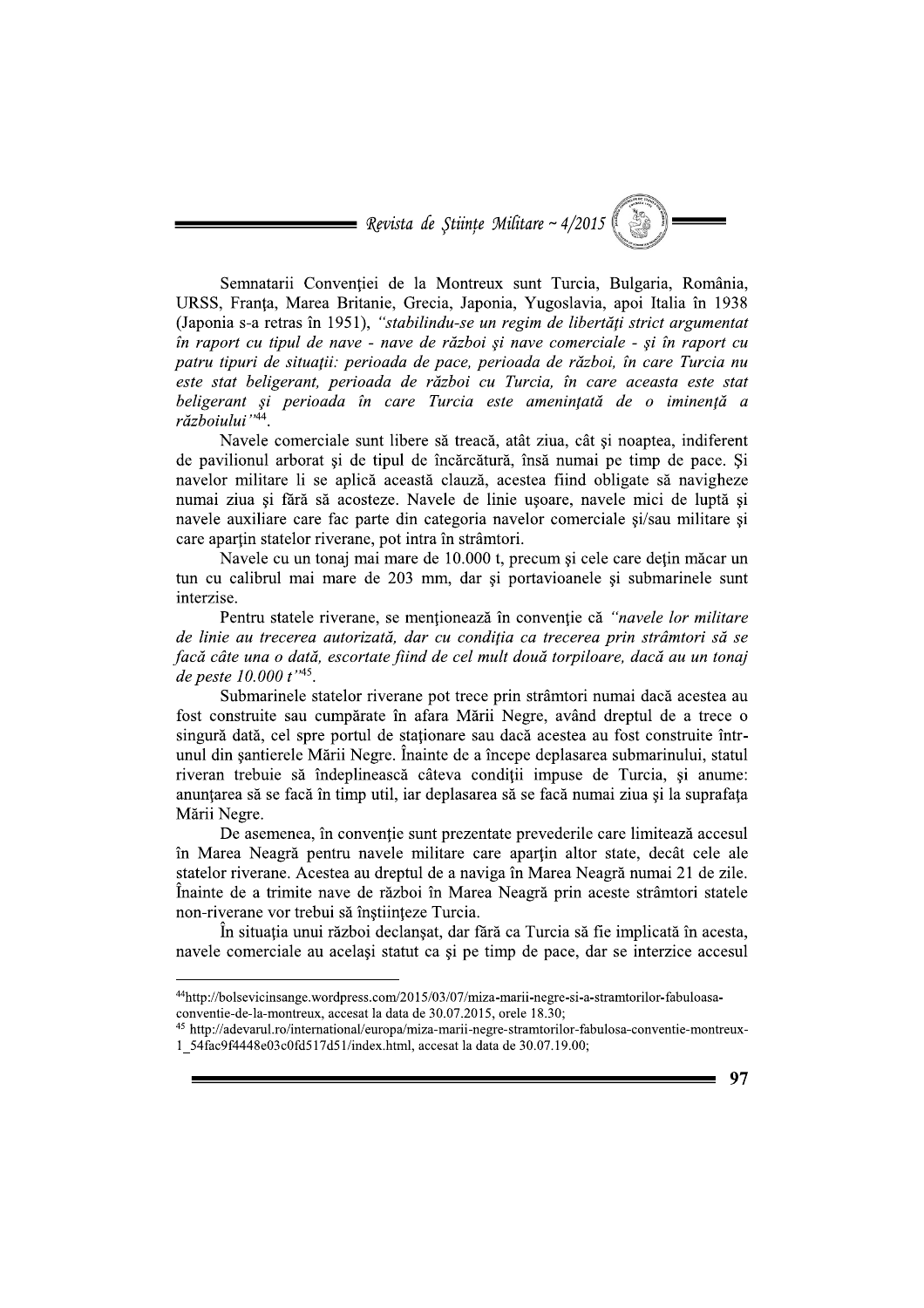Revista de Stiințe Militare ~ 4/2015

navelor militare ce apartin statelor beligerante în zona strâmtorilor, precum si dreptul de a "executa o captură... dreptul de vizitare sau să facă vreun gest  $o$ stil $^{\cdot,46}$ 

Dacă Turcia este implicată într-un război, dreptul de trecere prin strâmtori îl au doar navele comerciale ce apartin statelor cu care Turcia nu este în război. Pentru navele de război, "trecerea acestora este la completa latitudine a autorităților turce"47.

În situația în care Turcia este amenințată în mod direct, cu un posibil război, prevederile sunt asemănătoare, cu specificația că, Turcia poate bloca circulația navelor de orice tip care trec prin strâmtori și care amenință securitatea ei.

Din aprilie 1982, Convenția a suferit din nou modificări și a fost adoptată din nou, Turcia având acum posibilitatea să dețină controlul asupra strâmtorilor, și când e pace, dar si când e război.

Textul Conventiei a fost astfel conceput încât să răspundă cerintelor tehnologice ale anilor 1936. Astăzi, situatia devine extrem de tensionată, îndeosebi atunci când deschidem subiectul despre navele militare care au în dotare sisteme de rachete (spre exemplu: "sisteme AEGIS, precum și rachete de croazieră sau balistice sau alte sisteme de armament deosebit de complexe<sup>148</sup>). Permiterea trecerii acestora este de cele mai multe ori contestată de către Rusia, dar este autorizată de către Turcia.

O altă problemă importantă și-n același timp deosebit de periculoasă, în contextul mediului de securitate actual, este aceea în care Rusia doreste să-și facă simțită prezența în Marea Mediterană. Prin încheierea acordului cu Cipru, care-i facilitează și accesul la porturile sale de pe insulă, Rusia realizează astfel o legătură strânsă cu baza sa de întreținere și reparații de pe coasta Siriei.

În articolul 2 al Convenției se mai menționează că accesul vaselor civile sub orice pavilion, în timp de pace, este gratuit și nelimitat "cu orice încărcătură"<sup>49</sup>. Cea care a profitat de această cauză, a fost Rusia, care are acces în estul mării Mediterane și care a sprijinit supraviețuirea guvernului sirian din Damasc.

În orice tip de război care implică Ucraina, Convenția îi garantează Rusiei un avantaj strategic major, deoarece limitează accesul navelor de război ale țărilor fără

 $46$  Idem:

 $47$  Idem.

<sup>&</sup>lt;sup>48</sup> http://buletinul.unap.ro/pagini/pdf/2014/01-2014-ro/01-2014-ro.pdf, accesat la data de 01.08.2015, orele 17.30:

<sup>&</sup>lt;sup>49</sup>http://www.energyreport.ro/index.php/2013-stiri-pline-de-energie/2013-stirile-pline-de-

energie/2013-batalia-pe-resurse/2017-conventia-de-la-montreux-din-1936-s-ar-putea-dovedi-decisivaintr-un-eventual-razboi-rusia-ucraina, accesat la data de 01.08.2015, orele 18.30;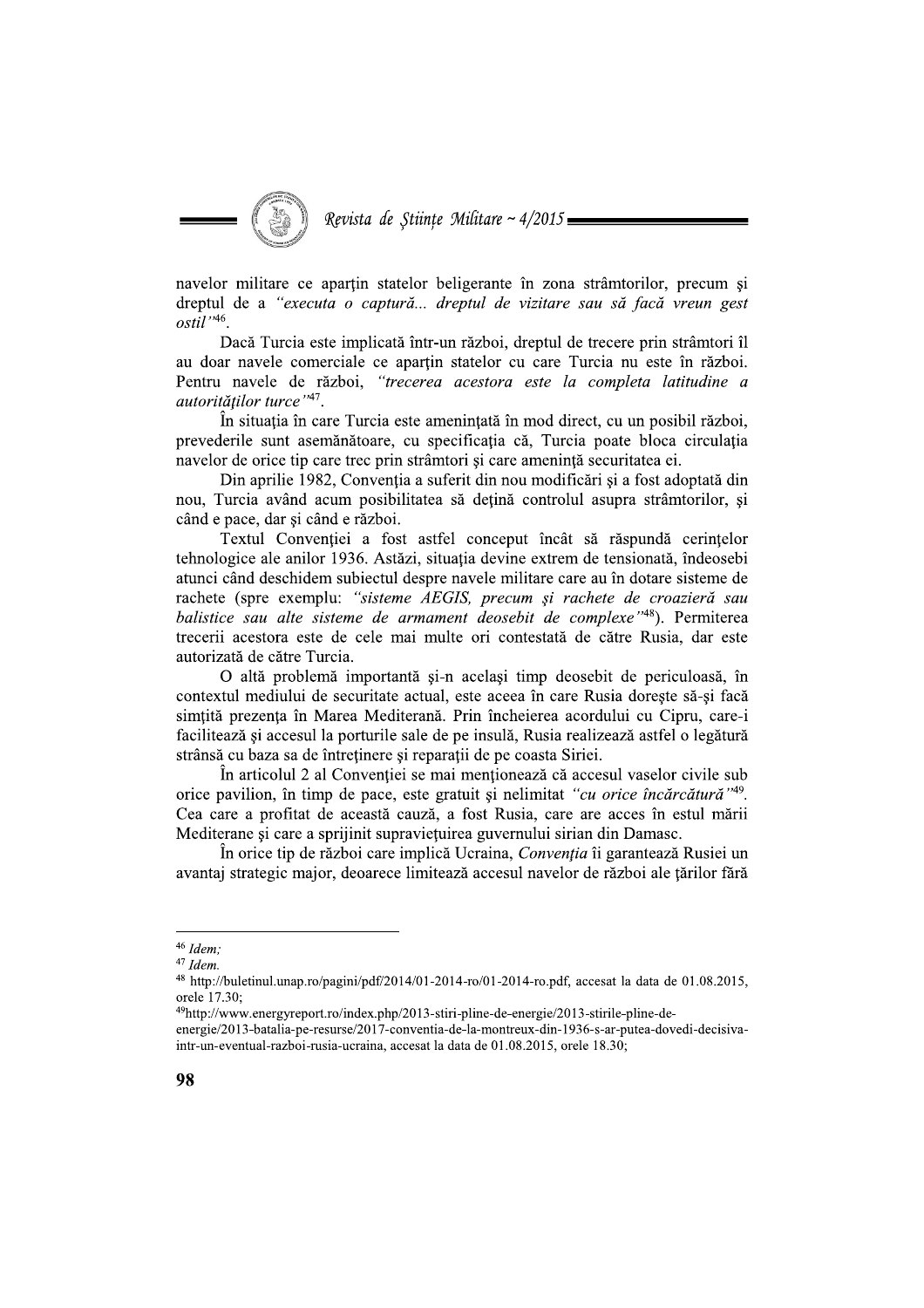$\blacksquare$  Revista de Științe Militare ~ 4/2015

jesire la Marea Neagră. Această prevedere interzice accesul navelor de război ostile Rusiei.

În timpul crizei din Crimeea din martie 2014, am putut observa importanta Mării Negre pentru Rusia. Atunci când Crimeea a votat să se desprindă de Ucraina și să se alipească Rusiei, prin referendumul din martie 2014, Moscova a declarat nul Pactul Kharkiv, un acord care îi acordă concesiunea facilităților navale în portul Sevastopol din Crimeea până în 2042<sup>50</sup>. Locuitorii Crimeei au predat baza direct Rusiei. Imediat după aceasta, Rusia a anunțat că va cheltui 2,4 miliarde de dolari pentru extinderea flotei sale din Marea Neagră cu baza la Sevastopol. Aceasta va duce implicit la creșterea puterii Rusiei în regiune.

Trebuie amintit faptul că, în august 2008, în timpul războiului purtat de Rusia împotriva Georgiei, Moscova, simțindu-se oarecum amenințată, a protestat atunci când Turcia a acceptat trecerea navelor de război ale SUA prin strâmtori și intrarea acestora în Marea Neagră pentru a aduce ajutoare în porturile din Georgia.

Conventia de la Montreux prezintă și o facilitate deosebit de importantă. Purtând numele orașului elvetian în care a fost încheiat, acest acord garantează accesul Rusiei numai din porturile cu apă caldă, de-a lungul anului, către marile piețe internaționale<sup>51</sup>.

În tranzitul rezervelor de petrol și hidrocarburi din Rusia, Turcia are un rol deosebit de important. Pentru aceasta, în prezent, și legăturile dintre Federația Rusă si Turcia sunt mult mai strânse, îndeosebi după ce Rusia a găsit în Turcia "*poarta* de intrare" a resurselor sale energetice dinspre spațiul Mării Negre spre Marea Mediterană și zona de trecere a rețelelor de conducte către Europa<sup>52</sup>. Turcia dorește să mentină un acord care avantajează Rusia mai mult decât pe toate celelalte state, fiind legat de dependența sa de petrolul și gazele rusești.

Acum vom putea înțelege poate mult mai bine de ce Rusia a dorit cu orice preț anexarea Crimeei, dar și a posibilității sale de acces la Gurile Dunării, prin care să asigure controlul asupra Mării Negre, precum și posibilitatea de a întrebuinta "reteaua de baze militare, pe care Rusia le are în prezent în Comunitatea Statelor Independente<sup>153</sup>.

Dacă analizăm harta lumii, vom putea cu ușurință observa "harta intențiilor ofensive ale Rusiei" și viteza evenimentelor petrecute pe aceasta de către Rusia, care plănuieste să obtină o reechilibrare a fortelor în Marea Neagră. Prin înțelegerea făcută cu Grecia și Turcia, Rusia încearcă să deschidă celebrul "drum

<sup>&</sup>lt;sup>50</sup> Ibidem;

 $51$  Idem.

 $52$  *Idem*:

<sup>&</sup>lt;sup>53</sup> http://www.geopolitic.ro/Revista%20Geopolitica%2014-15.pdf, accesat la data de 03.08.2015, orele 17.15;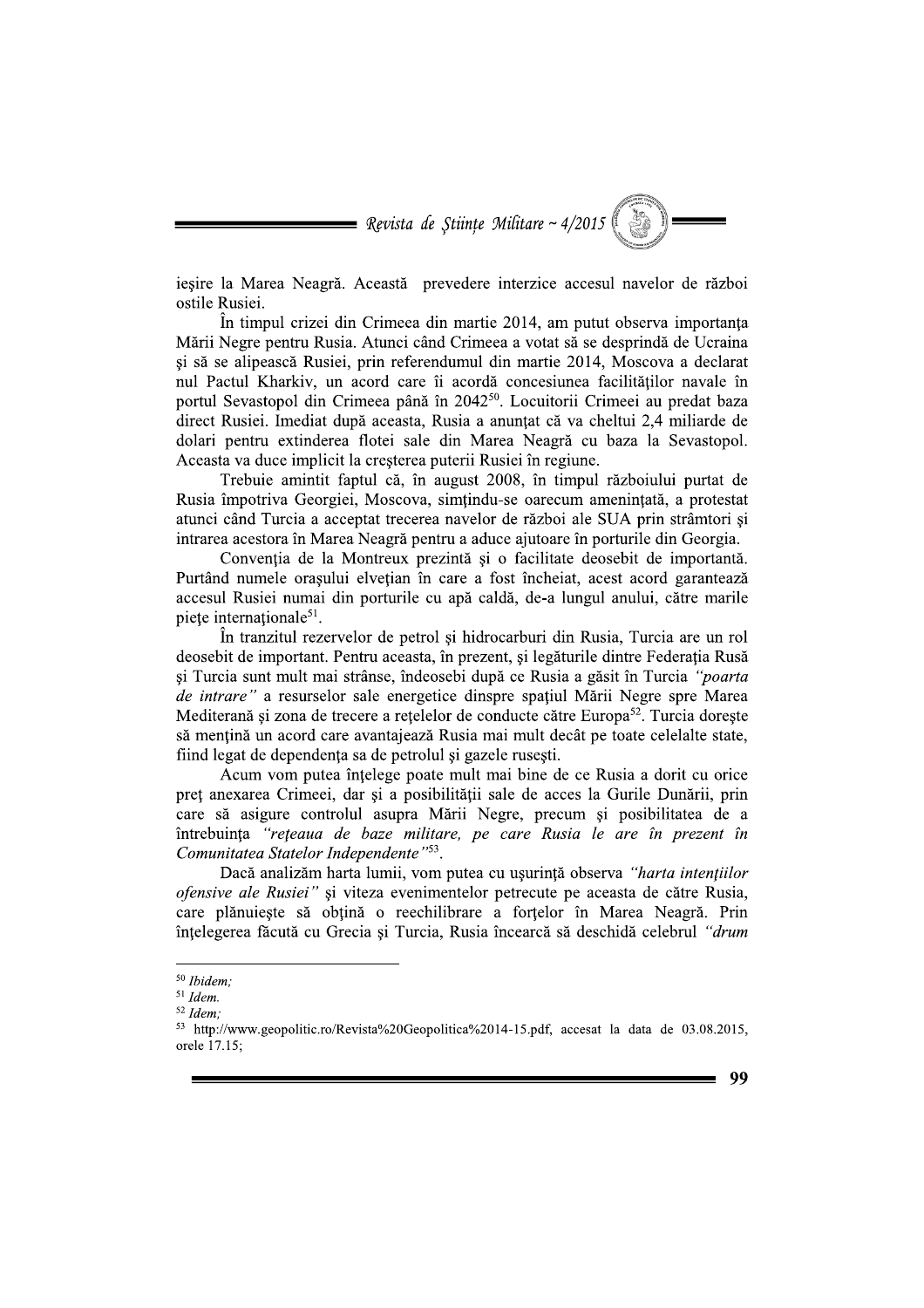Revista de Stiințe Militare ~  $4/2015$ 

spre mările calde", iar harta lumii e posibil să fie din nou modificată în viitorul apropiat.

### 3.Importanța Gurilor Dunării

La începutul secolului XXI dorința Rusiei este să ajungă din nou la Dunăre, chiar dacă unii experți în geopolitică consideră că s-a resemnat, că probabil și-ar fi pierdut interesul pentru Gurile Dunării.

Țara care controlează Gurile Dunării/intrarea în culoarul strategic al Dunării, care are o importanță strategică deosebit de importantă din punct de vedere economic și care crește de la an la an (vezi transporturile din rețeaua de transport fluvial european), are și rolul principal, dobândind și rolul de țară-cheie/țară-pivot în Europa. Aceasta va duce implicit la cresterea unor responsabilități foarte mari ale acesteia, dar și a posibilității de afirmare și dezvoltare în Europa.

Rusia, spre deosebire de Ucraina, aflată sub controlul puternicei URSS a stiut să-și facă simțită prezența sa la Dunăre și nu numai pe plan militar, dar în primul rând, în cel militar. De la locul de vărsare al Prutului în Dunăre și până la locul de intrare al Dunării în Marea Neagră, malul ei era împânzit de armată. Dar Rusia s-a dezvoltat aici si din punct de vedere economic. Având un număr de 6 debarcadere, Portul de la Reni, ocupase primul loc la Dunăre, după volumul de încărcături, iar stația de cale ferată de la Reni "devenise cel mai important canal pe ruta comercială cu CAER-ul (Europa socialistă)"54.

Fiind continuatorul unui mare imperiu, Rusia a știut întotdeauna să profite de avantajele Dunării, iar Ucraina - fie nu a știut, fie nu a avut timp. Astfel, astăzi lucrurile au ajuns unde au ajuns...Rusia a ajuns astăzi cu armatele sale la granița Ucrainei, iar Ucraina s-a ales cu un război dintre forțele pro-ruse și armata natională a Ucrainei, a care-i pace și integritate teritorială îi sunt amenintate, iar în aceeași măsură și ordinea constituțională, dar și ieșirea la Gurile Dunării.

Dar de ce sunt totuși așa de importante Gurile Dunării pentru Rusia? Rusia consideră importante Gurile Dunării, deoarece una e să - ți ții armatele pe malul Dunării și alta e să le ții pe malul Nistrului. Una e să controlezi navele ce navighează pe fluviul Nistru sau Volga și alta este să le controlezi pe cele de pe Dunăre.

"Dunărea nu e nici Nistru, nici Nipru, nici Don, nici Volga, nici Baikal...Dunărea e și apă, dar și podul dintre două lumi, două civilizații pentru care Rusia nu și-a găsit o astfel de alternativă, de control al Gurilor Dunării, după 1991"55.

<sup>&</sup>lt;sup>54</sup> http://www.zdg.md/editia-print/editoriale/rusia-ramane-la-dunare, accesat la data de 03.08.2015, orele 18.00;

<sup>&</sup>lt;sup>55</sup> Ibidem.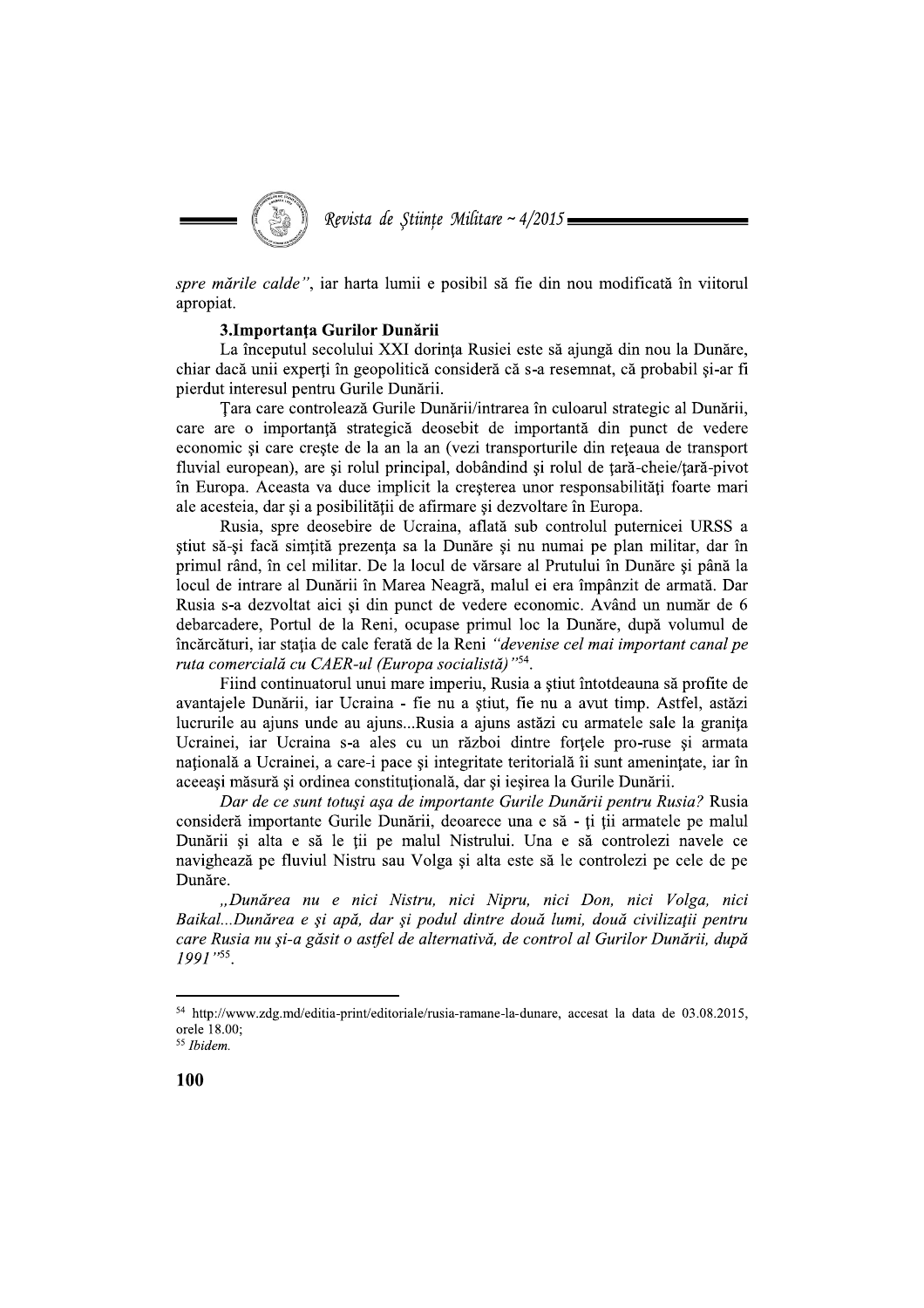= Revista de Stiințe Militare ~ 4/2015

### Concluzii

De peste 200 de ani, Bazinul Mării Negre, dar și zona adiacentă a acestuia a reprezentat o punte de legătură importantă între est si vest.

Interesele economice legate de descoperirea rezervelor de gaze naturale și de petrol din Asia Centrală și din Caucaz au transformat zona Mării Negre într-o miză geostrategică actuală.

În secolul XXI Rusia, una din fostele superputeri, influențează harta politică a zonei Mării Negre.

Rusia, principalul actor al Mării Negre, intentionează să-si redobândească rolul principal de "pivot" dobândit cândva în construirea și păstrarea "arhitecturii Războiului Rece al țărmurilor"56.

La începutul secolului XXI Bazinul Mării Negre prezintă din nou interes strategic deosebit pentru Federația Rusă.

Marea Neagră oferă acces direct la principalele rute de transport de pe întreg mapamondul.

Tinta geopolitică a Rusiei este închiderea istmului ponto-baltic și controlul Gurilor Dunării.



- \*\*\* Alocuțiunea președintelui Traian Băsescu la Council on Foreign Affairs, 10 martie 2005;
- BUTA, Viorel, VASILE, Valentin, "Războiul de tip nou: perspective rusă", în revista Gândirea Militară Românească, Nr.2/2015, Editura Centrului Tehnic-Editorial al Armatei, Bucuresti, 2015;
- CALOPĂREANU, Gheorghe, Complexul de securitate "Zona extinsă a Mării Negre", (București, Editura Universității Naționale de Apărare, Carol  $I$ ", 2012);
- CIOCOIU Paul, "Regiunea Mării Negre are un nou rol de securitate", în ziarul Southeast European Times, 8 noiembrie 2006;
- MACKINDER John Halford, "The Geographical Pivot of History" ("Pilonul geographic al geografiei"), publicat de în anul 1904 în cadrul Societății geografice regale și prin care acesta a avansat teoria sa privind Centrul Pământului (Hearthland Theory);
- MARINESCU, Cornel; NISTOR, Florin; COMAN, Liviu, "Crizele caucaziene, mizele energetice și securitatea în Zona Extinsă a Mării Negre",

 $56$  http://www.geopolitic.ro/Revista%20Geopolitica%2014-15.pdf, accesat la data de 03.08.2015, orele 18.30.